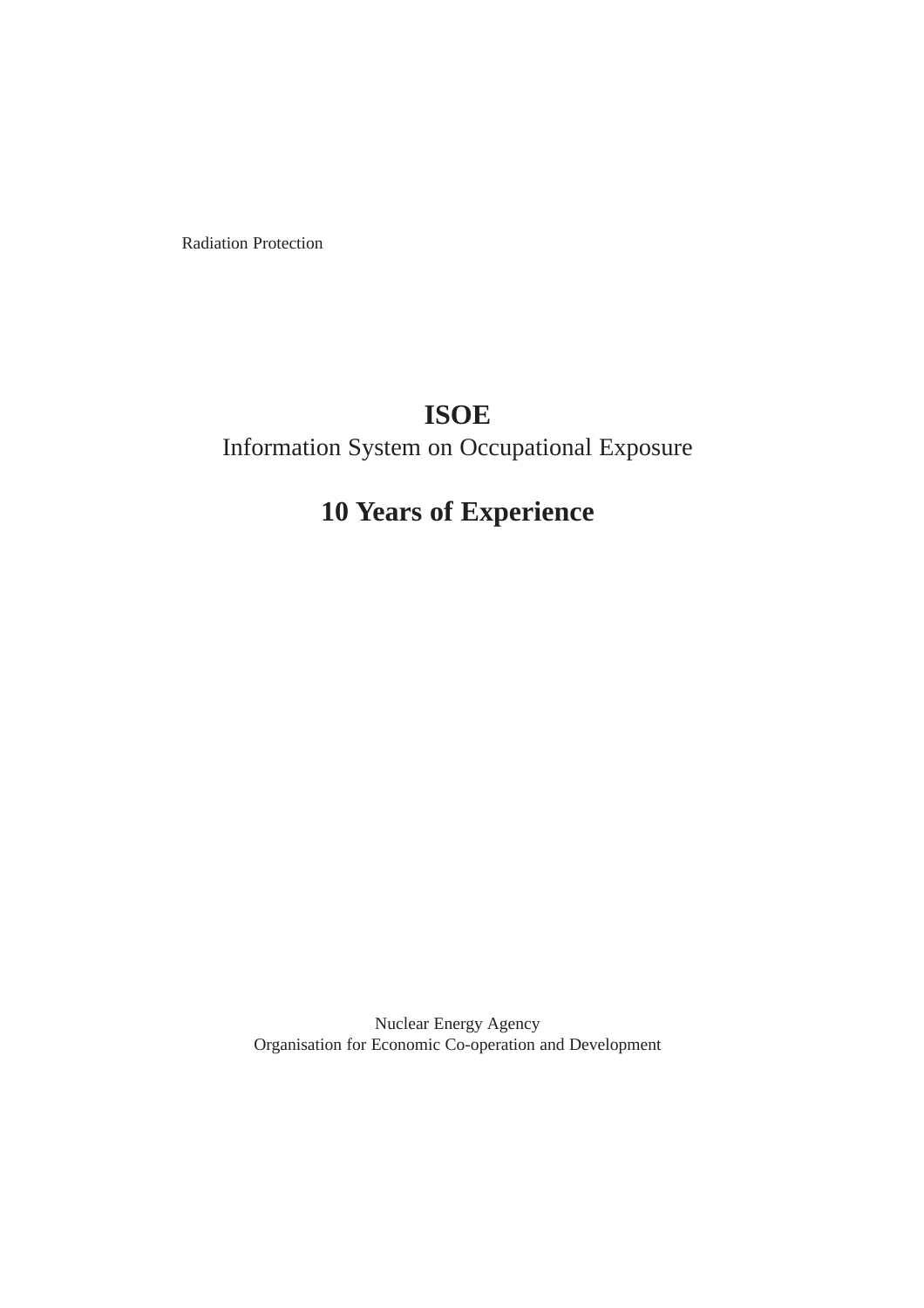#### **ORGANISATION FOR ECONOMIC CO-OPERATION AND DEVELOPMENT**

Pursuant to Article 1 of the Convention signed in Paris on 14th December 1960, and which came into force on 30th September 1961, the Organisation for Economic Co-operation and Development (OECD) shall promote policies designed:

- to achieve the highest sustainable economic growth and employment and a rising standard of living in Member countries, while maintaining financial stability, and thus to contribute to the development of the world economy;
- to contribute to sound economic expansion in Member as well as non-member countries in the process of economic development; and
- to contribute to the expansion of world trade on a multilateral, non-discriminatory basis in accordance with international obligations.

The original Member countries of the OECD are Austria, Belgium, Canada, Denmark, France, Germany, Greece, Iceland, Ireland, Italy, Luxembourg, the Netherlands, Norway, Portugal, Spain, Sweden, Switzerland, Turkey, the United Kingdom and the United States. The following countries became Members subsequently through accession at the dates indicated hereafter: Japan (28th April 1964), Finland (28th January 1969), Australia (7th June 1971), New Zealand (29th May 1973), Mexico (18th May 1994), the Czech Republic (21st December 1995), Hungary (7th May 1996), Poland (22nd November 1996), Korea (12th December 1996) and the Slovak Republic (14th December 2000). The Commission of the European Communities takes part in the work of the OECD (Article 13 of the OECD Convention).

#### **NUCLEAR ENERGY AGENCY**

The OECD Nuclear Energy Agency (NEA) was established on 1st February 1958 under the name of the OEEC European Nuclear Energy Agency. It received its present designation on 20th April 1972, when Japan became its first non-European full Member. NEA membership today consists of 27 OECD Member countries: Australia, Austria, Belgium, Canada, Czech Republic, Denmark, Finland, France, Germany, Greece, Hungary, Iceland, Ireland, Italy, Japan, Luxembourg, Mexico, the Netherlands, Norway, Portugal, Republic of Korea, Spain, Sweden, Switzerland, Turkey, the United Kingdom and the United States. The Commission of the European Communities also takes part in the work of the Agency.

#### The mission of the NEA is:

- to assist its Member countries in maintaining and further developing, through international co-operation, the scientific, technological and legal bases required for a safe, environmentally friendly and economical use of nuclear energy for peaceful purposes, as well as
- to provide authoritative assessments and to forge common understandings on key issues, as input to government decisions on nuclear energy policy and to broader OECD policy analyses in areas such as energy and sustainable development.

Specific areas of competence of the NEA include safety and regulation of nuclear activities, radioactive waste management, radiological protection, nuclear science, economic and technical analyses of the nuclear fuel cycle, nuclear law and liability, and public information. The NEA Data Bank provides nuclear data and computer program services for participating countries.

In these and related tasks, the NEA works in close collaboration with the International Atomic Energy Agency in Vienna, with which it has a Co-operation Agreement, as well as with other international organisations in the nuclear field.

#### © **OECD 2002**

Permission to reproduce a portion of this work for non-commercial purposes or classroom use should be obtained through the Centre français d'exploitation du droit de copie (CCF), 20, rue des Grands-Augustins, 75006 Paris, France, Tel. (33-1) 44 07 47 70, Fax (33-1) 46 34 67 19, for every country except the United States. In the United States permission should be obtained through the Copyright Clearance Center, Customer Service, (508) 750-8400, 222 Rosewood Drive, Danvers, MA 01923, USA, or CCC Online: http://www.copyright.com/. All other applications for permission to reproduce or translate all or part of this book should be made to OECD Publications, 2, rue André-Pascal, 75775 Paris Cedex 16, France.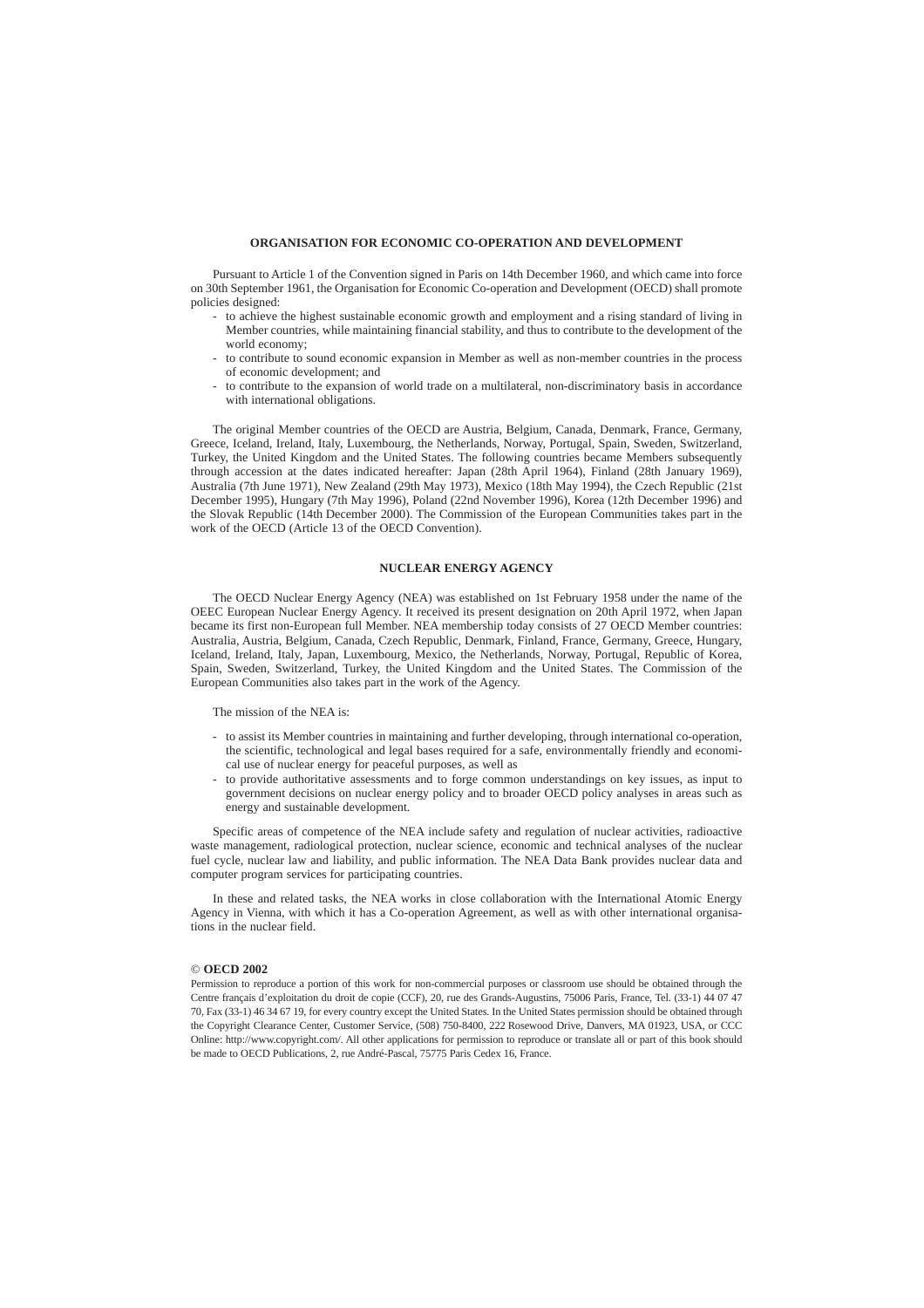# **Table of Contents**

| $1_{-}$<br>5                                                                                                                                                                                                                     |  |
|----------------------------------------------------------------------------------------------------------------------------------------------------------------------------------------------------------------------------------|--|
| Radiation protection professionals benefit from ISOE<br>2.<br>9                                                                                                                                                                  |  |
| Benchmarking analysis<br>9<br>Experience exchange<br>11<br>Expert Group on Work Management<br>-13<br>Monetary value of collective dose<br>15<br>Annual outages in European reactors<br>-16<br>Steam generator replacements<br>18 |  |
| 3 <sub>1</sub>                                                                                                                                                                                                                   |  |
| 4.                                                                                                                                                                                                                               |  |
|                                                                                                                                                                                                                                  |  |
| Annexes                                                                                                                                                                                                                          |  |
| ISOE structure and organisation $\ldots \ldots \ldots \ldots \ldots$ 30<br>A.2<br>A.4<br>A.5 Participation in ISOE<br>37                                                                                                         |  |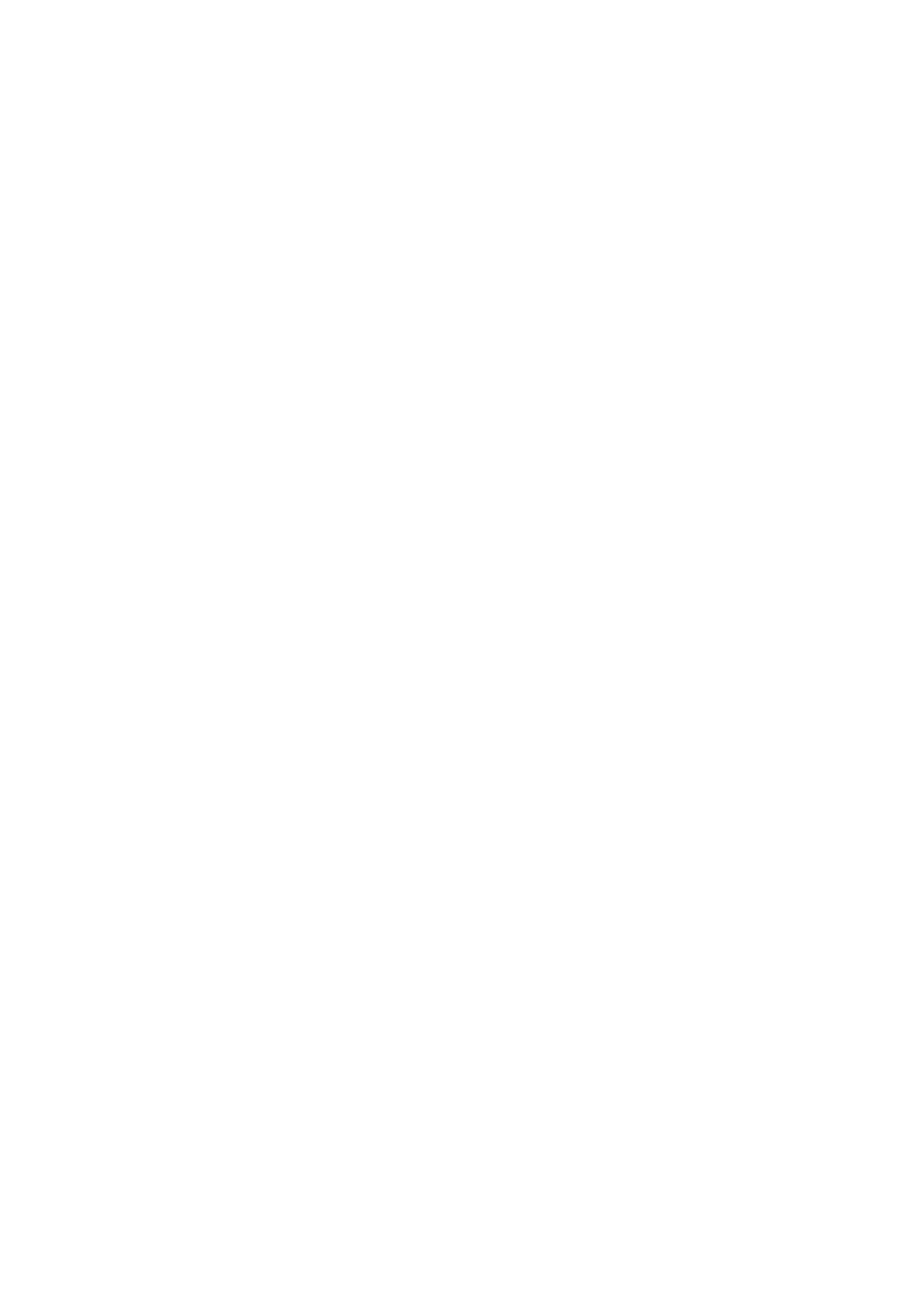### **1. Introduction**

<span id="page-4-0"></span>During the 1980s, radiation protection experts in the nuclear industry and at regulatory authorities were faced with new challenges in the management of worker protection at nuclear power plants. The main issue was the growing pressure to put into practice the conceptual approach of optimisation of protection, which at that time was becoming one of the cornerstones of international radiation protection standards. This almost naturally generated a feeling that worldwide progress in applying the optimisation principle to the control and reduction of worker exposures could be achieved if the variety of managerial and operational approaches adopted in different nuclear power plants and different countries were pooled, exchanged and compared in an organised way.

But this would require a mechanism to exchange and review experience between health physicists. The idea was raised to create an international database and a network of contacts and assistance, with the connected aim of establishing a bridge between regulators and operators in areas of common interest by involving regulatory authorities in discussions on the implementation of the "as low as reasonably achievable" (ALARA) principle based on operational information. This idea proved to be successful, as is demonstrated by today's participation in ISOE (the Information System on Occupational Exposure) by regulatory authorities from 25 countries.

ISOE was created in 1992 to provide a forum for radiation protection experts from both utilities and national regulatory authorities to discuss, promote and coordinate international co-operative undertakings in the area of worker protection at nuclear power plants. The ISOE System is promoted and sponsored by the OECD Nuclear Energy Agency (NEA) and the International Atomic Energy Agency (IAEA), which provide a Joint Secretariat for the programme. The ISOE programme is managed by a Steering Group, whose chairman is selected among representatives from the participating utilities.

The ISOE programme offers a variety of products in the occupational exposure arena, such as: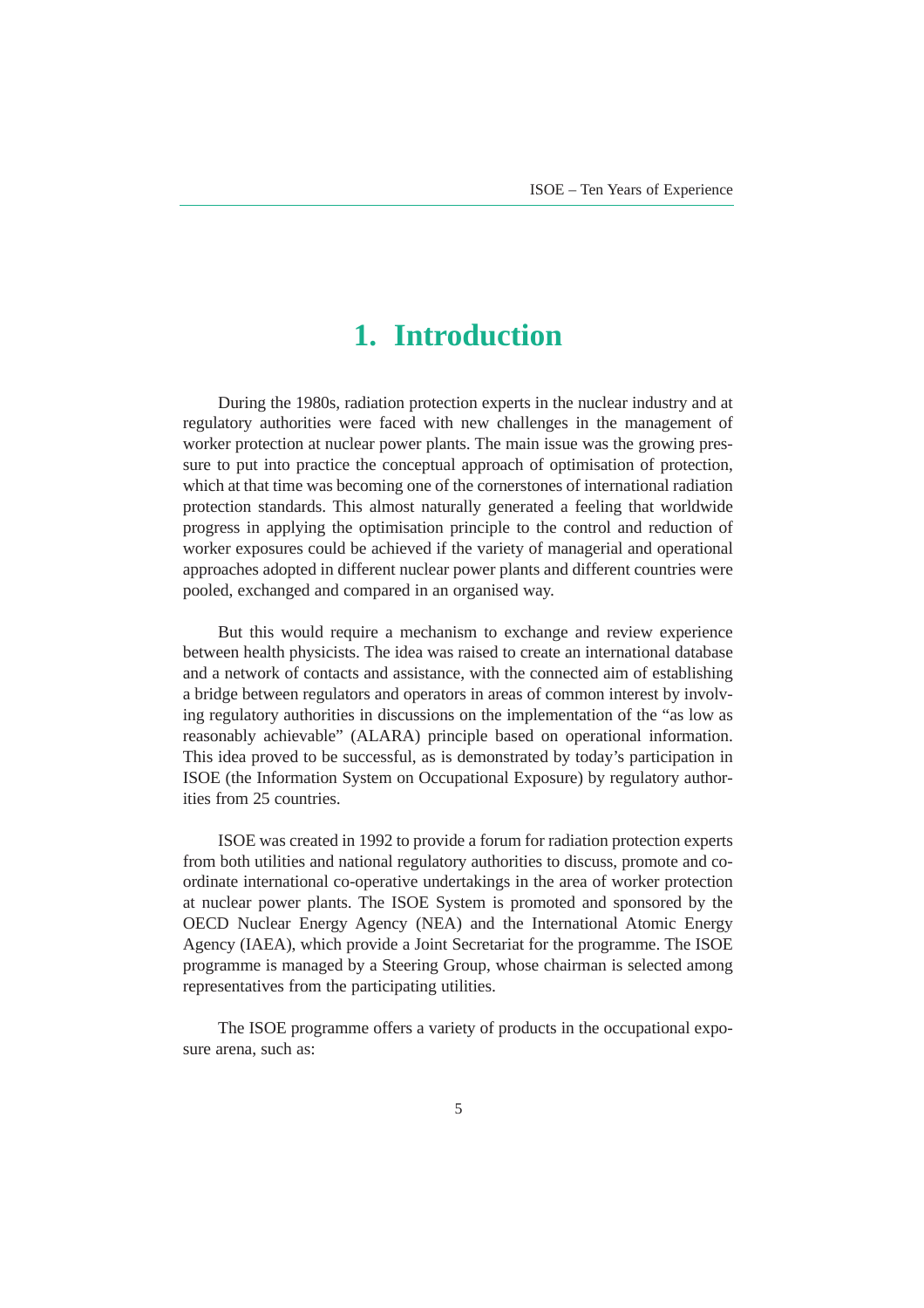- **The world's largest database on occupational exposure from nuclear power plants**. The ISOE database currently includes information on occupational exposure levels and trends at 459 reactor units (405 in operation and 54 in various phases of decommissioning), operated by 73 utilities in 29 countries. This database thus covers some 93% of the total number (433) of power reactors in commercial operation throughout the world.
- A yearly analysis of dose trends and an overview of current develop**ments, through ISOE Annual Reports.** The Annual Reports<sup>1</sup> summarise recent information on levels and trends of average annual collective dose at the reactors covered by the database, provide special data analyses and dose studies, outage experience reports, summaries of ISOE workshops and symposia, as well as information on principal events in ISOE participating countries.
- **Detailed studies and analyses, as well as information on current issues in operational radiation protection, through ISOE Information Sheets**. Dosimetric and other data from nuclear power plants provide an ideal basis for studies on dose related to certain jobs and tasks, such as refuelling, steam generator replacement, insulation work, etc. These studies are published as ISOE Information Sheets and distributed to ISOE participants.
- A system for rapid communication of radiation protection infor**mation, such as effective dose reduction approaches, effective decontamination procedures and implementation of work management principles.** Anytime a utility wishes to share experience on good practices, radiological problems or other technical issues, the ISOE network may be used to request or send information through the Email system. This allows rapid responses and interaction between interested participants.
- **A forum for discussing occupational exposure management issues through ISOE workshops and symposia**. Each year, an international workshop or symposium on occupational exposure management at nuclear power plants is organised, in turn, in Europe and North America. The objective of these workshops and symposia is to provide a forum for radiation protection professionals from the nuclear industry and regulatory authorities to exchange information on practical experience on occupational exposure issues in nuclear power plants.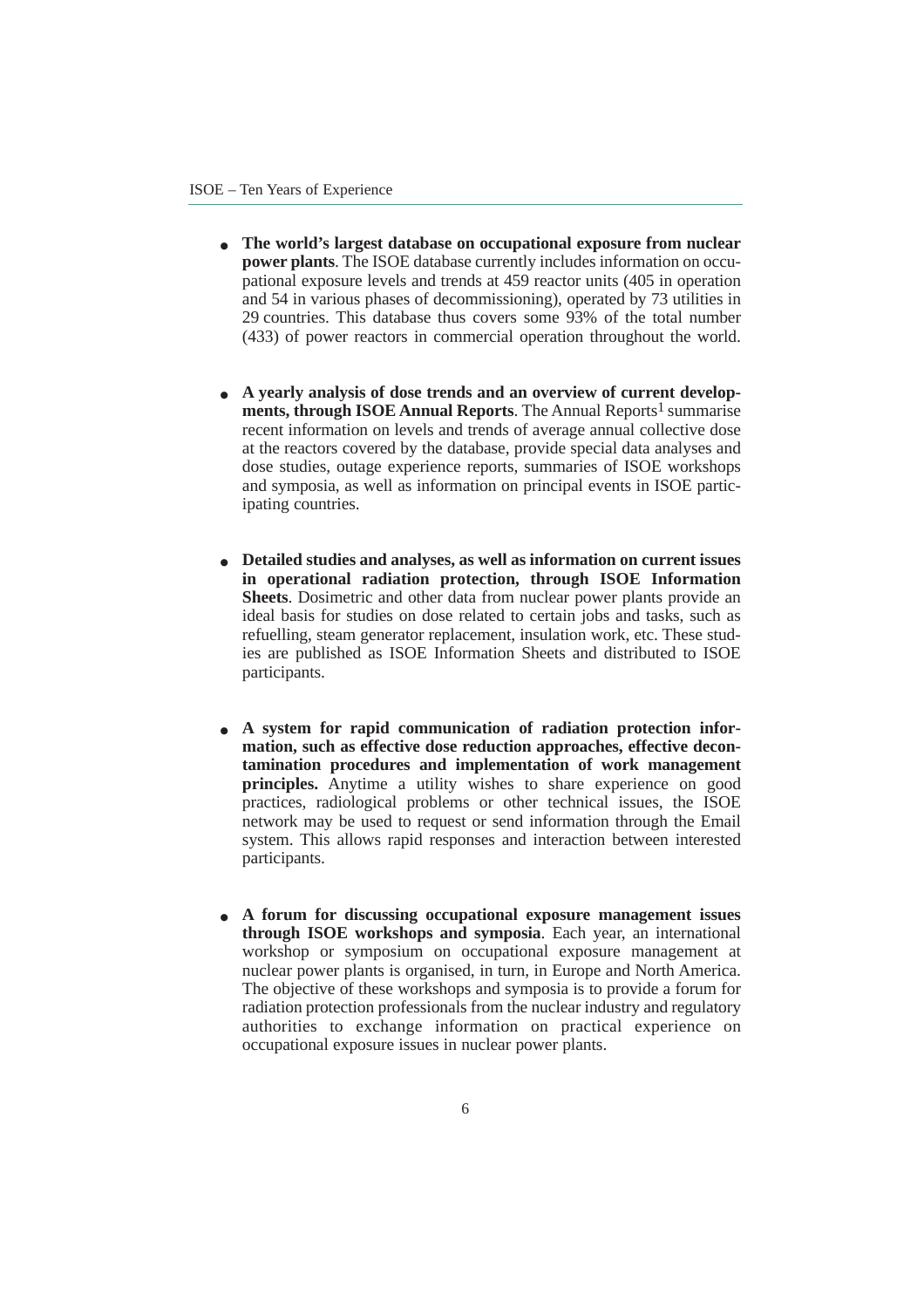A part of the above-mentioned components of the Programme are reserved for sole use by the participating utilities, which can thus dispose of a closed network for information exchange on particular operational experiences.

During the first ten years, ISOE has gained a high level of participation and support. Active participation of a large number of utilities in this programme has contributed to a reduction in occupational exposure at nuclear power plants worldwide. In order to maintain or even further reduce the already low levels of occupational exposure, the ISOE system needs to be regularly used and further promoted and supported by its participants, both the utilities and the regulatory authorities.

This report summarises the experience gained from ten years of developing ISOE. Participants were asked to comment upon their experience and some of their responses are presented throughout the report. Annexes describe the ISOE databases (A.1), the ISOE structure and organisation (A.2), ISOE publications (A.3), Contact Co-ordinates for ISOE (A.4) and Participation in ISOE (A.5).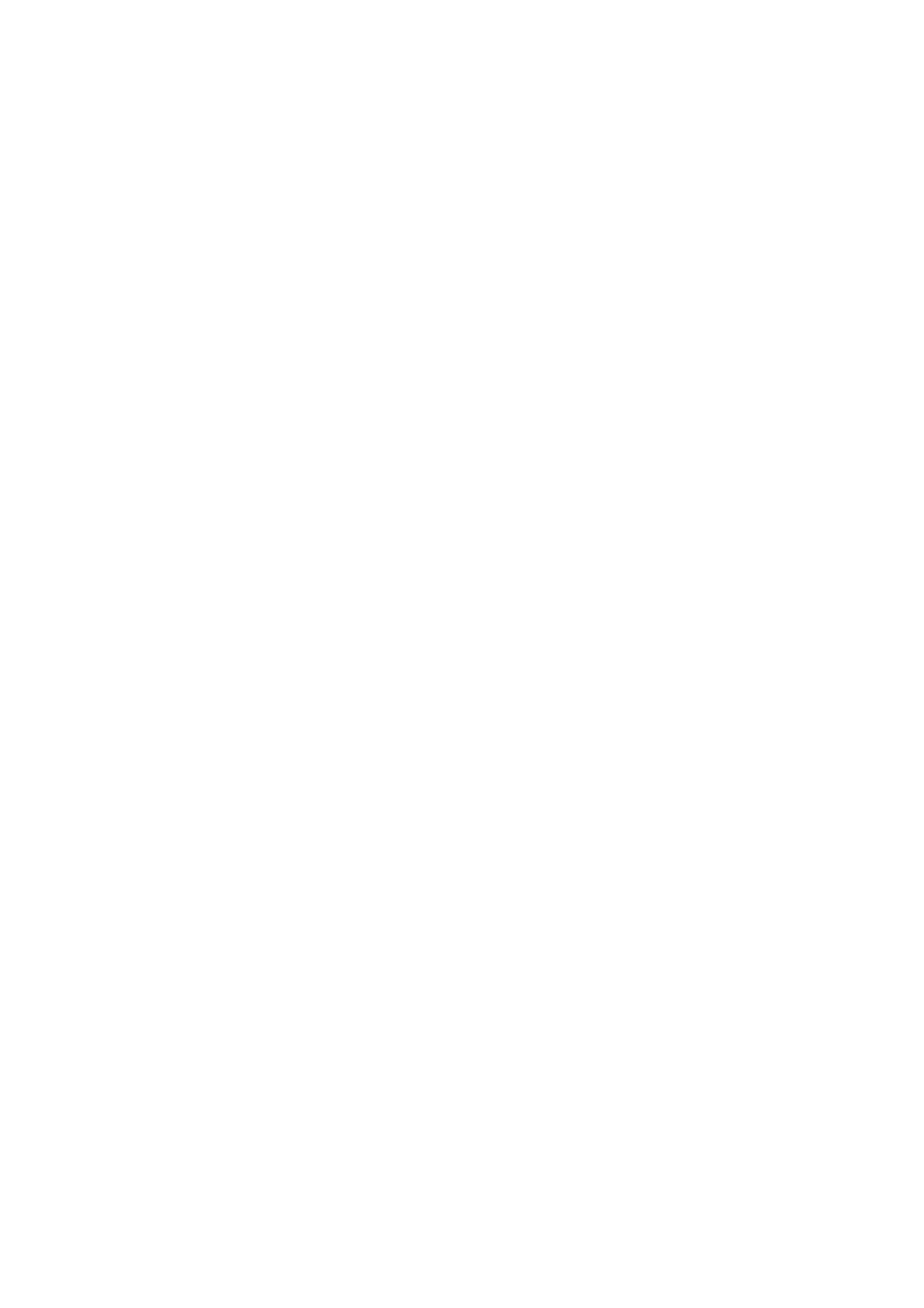# <span id="page-8-0"></span>**2. Radiation protection professionals benefit from ISOE**

Benchmarking analysis

\_\_\_\_\_\_\_\_\_\_\_\_\_\_\_\_\_\_\_\_\_\_\_\_\_\_\_\_\_\_

The ISOE database forms an excellent basis for studies and comparisons of occupational exposure data between nuclear power plants in various countries or even within the same country. To improve the significance and usefulness of these studies, comparative analyses of data from reactors having similar characteristics can be made. For this purpose, "sister unit groups" have been defined within the ISOE database, each containing reactor units of comparable type and design. Except for gas cooled reactors, each reactor included in the ISOE database has been assigned to a sister unit group.

Using the ISOE software\*, participants are able to generate pre-defined benchmarking tables and graphs. They can create their own comparisons with other units, within the relevant sister unit group and/or in other sister unit groups. The benchmarking analysis is available at various levels, such as annual collective dose and dose per job (e.g. refuelling, steam generator primary side, etc.). Examples are given in the graphs shown on the following page.

For a more detailed understanding of the results, participants can directly contact the responsible counterparts in other nuclear power plants by using the contact information available within the ISOE database.

<sup>\*</sup> ISOE provides participants with software packages, including the ISOE database and the input module (ISOEDAT) and the interface programme containing pre-defined analyses (MADRAS).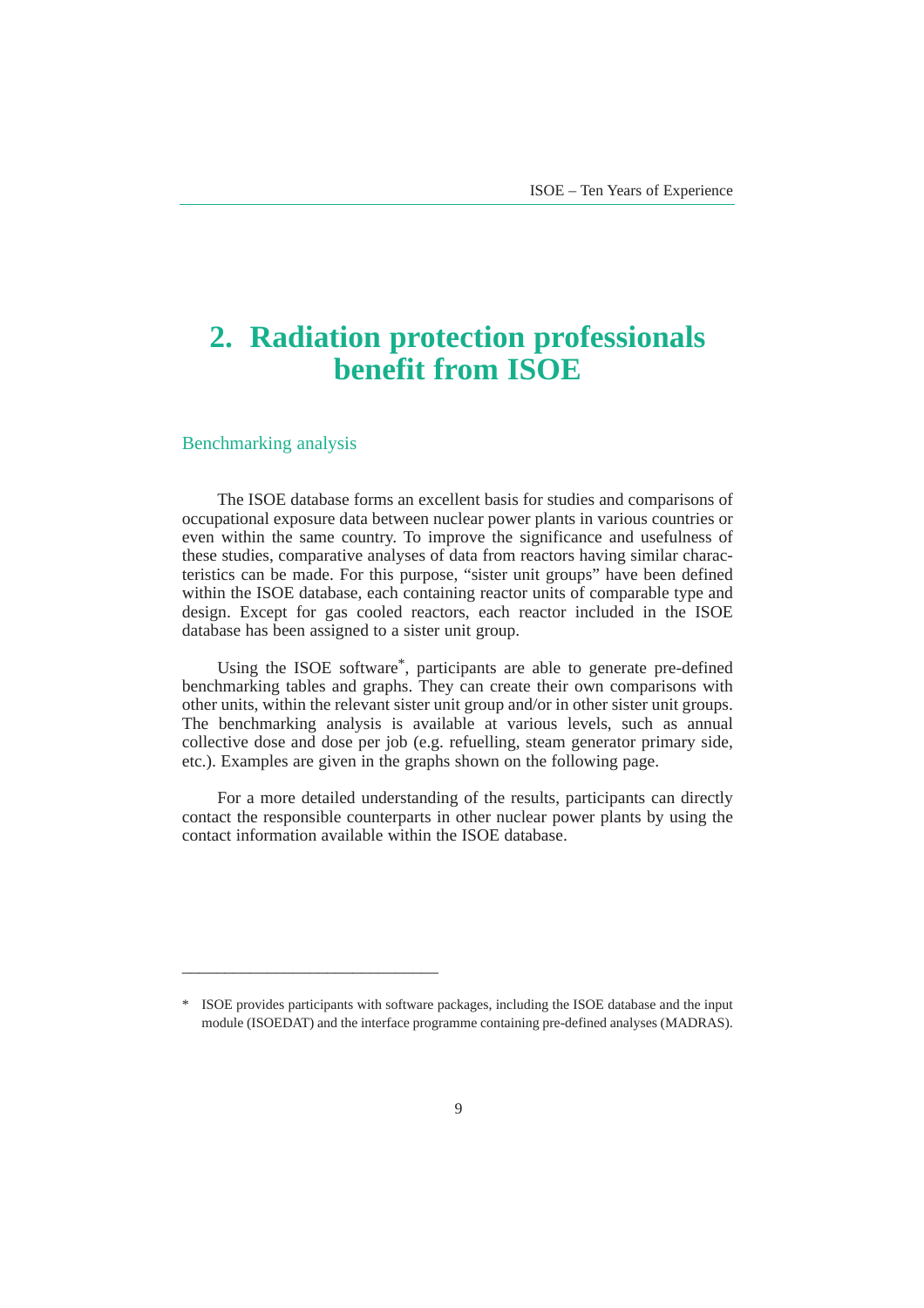

Annual dose benchmarking for Tricastin 1 between 1990 and 2000

*"What we have found to be of particular interest is the ability to compare our nuclear power plant with its sister plants. This makes the comparison useful as we are comparing stations with similar designs, capacity, etc." Koeberg nuclear power station, South Africa*

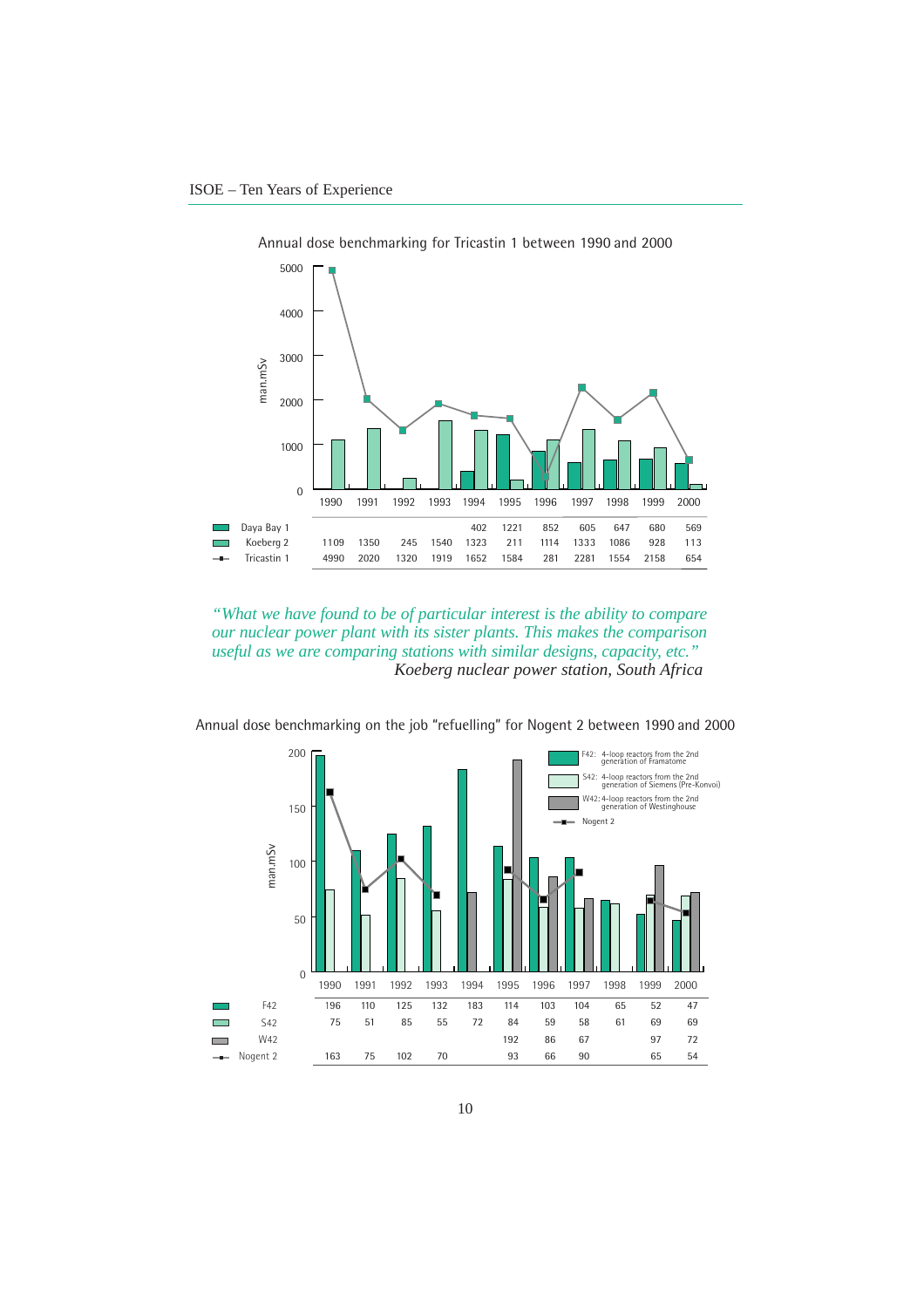#### Experience exchange

The communication network available to participants, using modern technology for real-time information exchange, is one of the most useful features of ISOE. ISOE participants can use their respective Technical Centre to obtain information and advice on specific radiological problems, radiation protection techniques, procedures of work, and more. Each ISOE Technical Centre investigates questions raised by a participant, by contacting other ISOE participants directly or through the other ISOE Technical Centres. The resulting information is passed on to the questioner. In cases of general interest, a summary is published as an ISOE Information Sheet.

For the above purpose, an Email system has been installed at the NEA Secretariat. This system also allows ISOE participants to exchange reports, questions and other information electronically with all other ISOE participants (utilities or authorities only, or both).

*"We made a survey through the ISOE network on experience and practices with the decontamination of reactor building pools in other nuclear power plants in the world. We received many answers that have allowed us to discover new ways of implementing decontamination. Then we established direct contacts with some of the contact persons, allowing us to receive more detailed and precise data and to modify our procedures during a pilot decontamination."* 

*Nogent-sur-Seine nuclear power plant, France*

ISOE expert groups can be established to conduct specific studies based on the needs of the participants. For example, an expert group was created to quantify the impact of work management on occupational exposure. The report<sup>5</sup> generated by this group was widely distributed and translated into several languages.

As already noted, several types of documents are made available to ISOE participants. These include the following:

- ISOE Annual Reports presenting the evolution of occupational exposure in nuclear power plants, as well as information on principal relevant events in the ISOE participating countries;
- ISOE Information Sheets (with "general distribution" to all participants or "limited circulation" to utilities only) – see Annex A.3;
- reports issued by expert groups.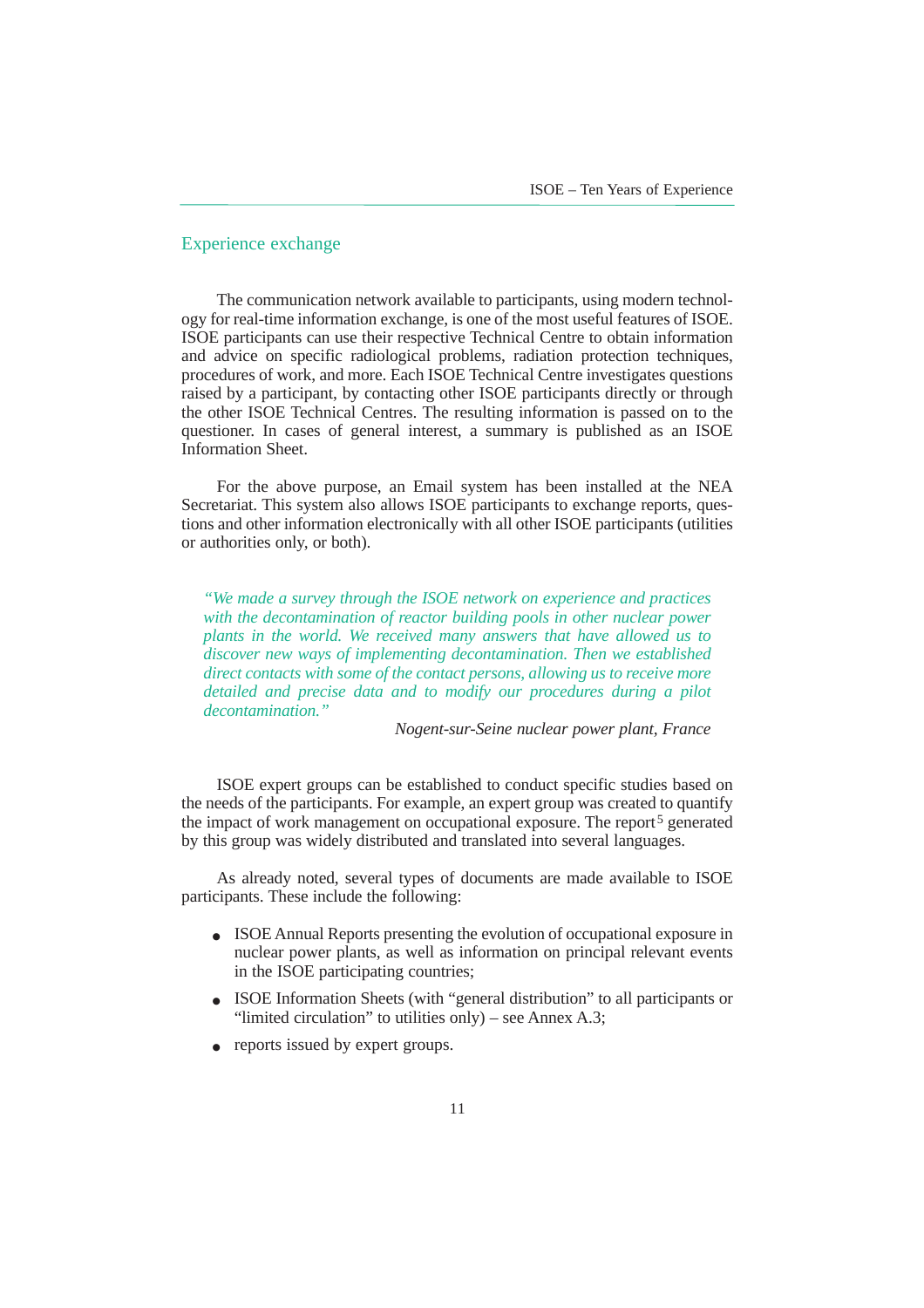Additional exchanges of experience take place during the annual Steering Group meetings. The ISOE Steering Group consists of representatives from utilities and regulatory bodies who, besides deliberating on ISOE management issues, review current developments and national trends in the operation and regulation of the nuclear industry, from a radiation protection expert's perspective.

#### Symposia and workshops

Since 1997, ISOE has developed a programme of annual workshops and symposia for radiation protection professionals from all types of nuclear power plants. Attendees also include contractors and regulatory staff. The workshops and symposia are held alternatively in North America and in Europe. The European workshops are co-organised by the European Technical Centre and the European Commission, which provides a substantial financial contribution. The IAEA supports the workshops and symposia by providing financial help for participants from countries participating in ISOE through the IAEA and also for participants from target countries of two IAEA Technical Co-operation Projects aimed at enhancing occupational radiation protection in nuclear power plants.

The objectives of these meetings include the following:

- To provide a large forum to exchange information and experience on occupational exposure issues at nuclear power plants.
- To allow vendors to present their recent experiences and current technology in the radiation protection area.

These workshops and symposia have given hundreds of professionals an opportunity to listen to oral presentations (about 30 in each workshop), exchange information, share ideas and learn from others. The workshops' concept, with contributions from and for the radiation protection professionals, has proven to be very effective. The discussions on selected topics in small groups in Europe and the practical ALARA training sessions in North America have contributed to the success of the programme.

Further information exchange is accomplished by having the three best papers from each workshop presented at an alternate workshop. These papers and additional information are available on the European Technical Centre website (http://isoe.cepn.asso.fr/) and the North American Technical Centre website (http://hps.ne.uiuc.edu). Non-participating individuals and institutions have access to these websites.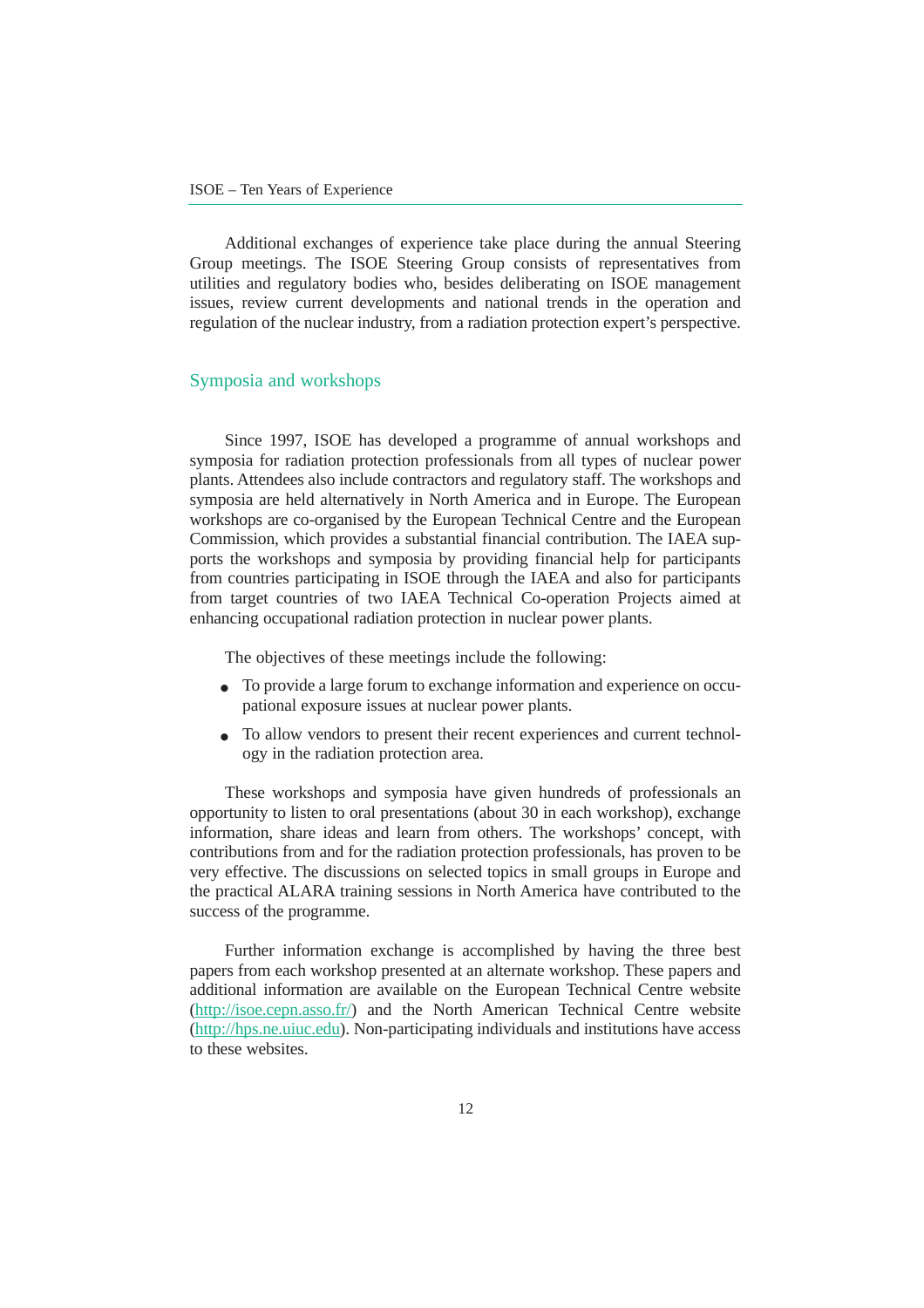*"As result of information received in a workshop on optimisation of radiation protection, we implemented in our plant from the very beginning the recommendations from the reference document on ALARA, which had a positive impact on the operator's commitment to ALARA."* 

*Cernavoda nuclear power plant, Romania*

*"The ISOE symposia and workshops have made it possible for us to exchange information with other radiation protection professionals as Koeberg is isolated from the rest of the nuclear industry in terms of geographic location. The contacts that have been established during such workshops have been used to solve some of our operational problems." Koeberg nuclear power plant, South Africa*

*"We see a very important use of the ISOE System in the exchange of information and experiences through the participation in international ALARA symposia and workshops on occupational exposure management." Consejo de Seguridad Nuclear (CSN), Spain*

*"Conclusions from the symposium in Anaheim in the year 2001 were:*

- There is not a lot of space left to optimise or reduce exposures in oper*ating nuclear power plants. Additional tools like self-assessment can help achieve even better results.*
- *Personal dosimetry at appropriate quality level is important not only as information about daily exposures but also as the source of legal data about personal risk.*
- *Understanding radioactive source behaviour is necessary in case of unexpected levels of contamination which may occur.*
- *Human resources management should assure proper functioning of radiation protection at nuclear power plants in the future."*

*ISOE Chairman*

#### Expert Group on Work Management

The ISOE Steering Group published an expert group report on *Work Management in the Nuclear Power Industry* in 1997. This was one of the first ISOE products that documented good radiological work management practices aimed at reducing occupational doses.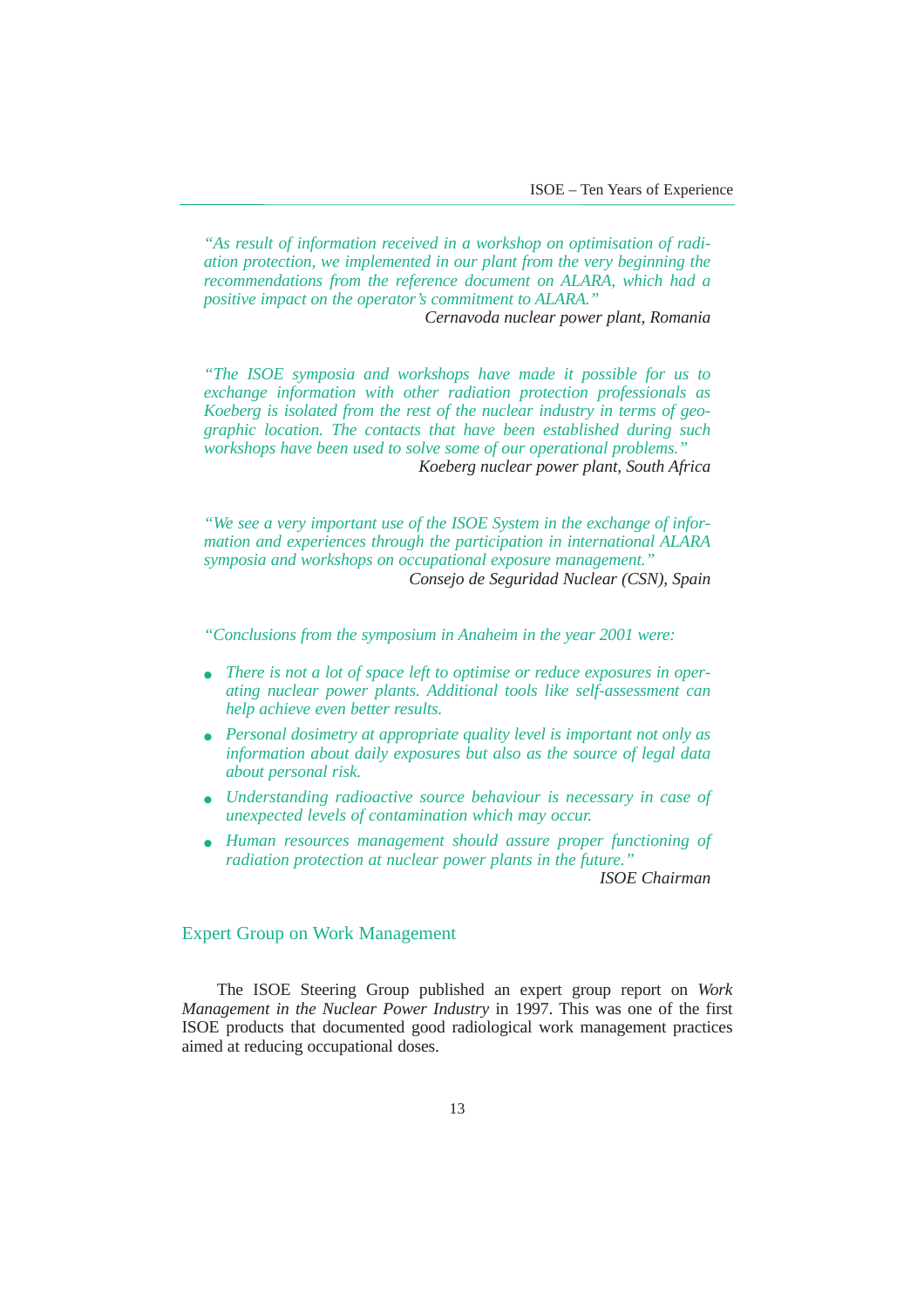The preparation of the report started in 1995 with the creation of an ISOE expert group of radiation protection managers from eight countries, including Canada, Finland, France, Germany, Sweden, Switzerland, the United Kingdom and the United States. The expert group was chaired by the United States.

The contents of the report cover work planning, including scheduling and training, implementation and feedback.

Feedback from ISOE participating utilities on the report has been exceptionally positive. For example, reported applications of this document by US participating utilities include:

- use of the report's outline and text as an ALARA assessment format;
- use of the report's basic concepts to develop a Site ALARA Enhancement Action Plan.

The beneficial effects of the improved work management approach induced by ISOE can also be seen in the continuous decrease of refuelling duration times. For example, US average refuelling duration was reduced from 55 days in 1990 to 32 days in 2000.

The importance of providing applied information in the native languages of the nuclear power plant personnel of different participating countries was recognised by the ISOE Steering Group. This report was therefore translated into several languages, including Chinese, German, Russian and Spanish, in addition to its standard version in English.

*"The NEA Work Management report supports ALARA recommendations submitted to the plant manager. If the concept or site improvement was referenced in the NEA report, approval of the site ALARA recommendation was very likely to be approved and funded."*

*Laguna Verde nuclear power plant, Mexico*

*"The NEA expert group report on Work Management is so important to the plant operator, work planners and senior management that 50 additional copies were ordered and distributed to plant managers."*

*D.C. Cook nuclear power plant, Michigan, USA*

A letter from a site Vice-President-Nuclear (BWR-USA) was sent to the Chairman of the US Nuclear Regulatory Commission (NRC), acknowledging and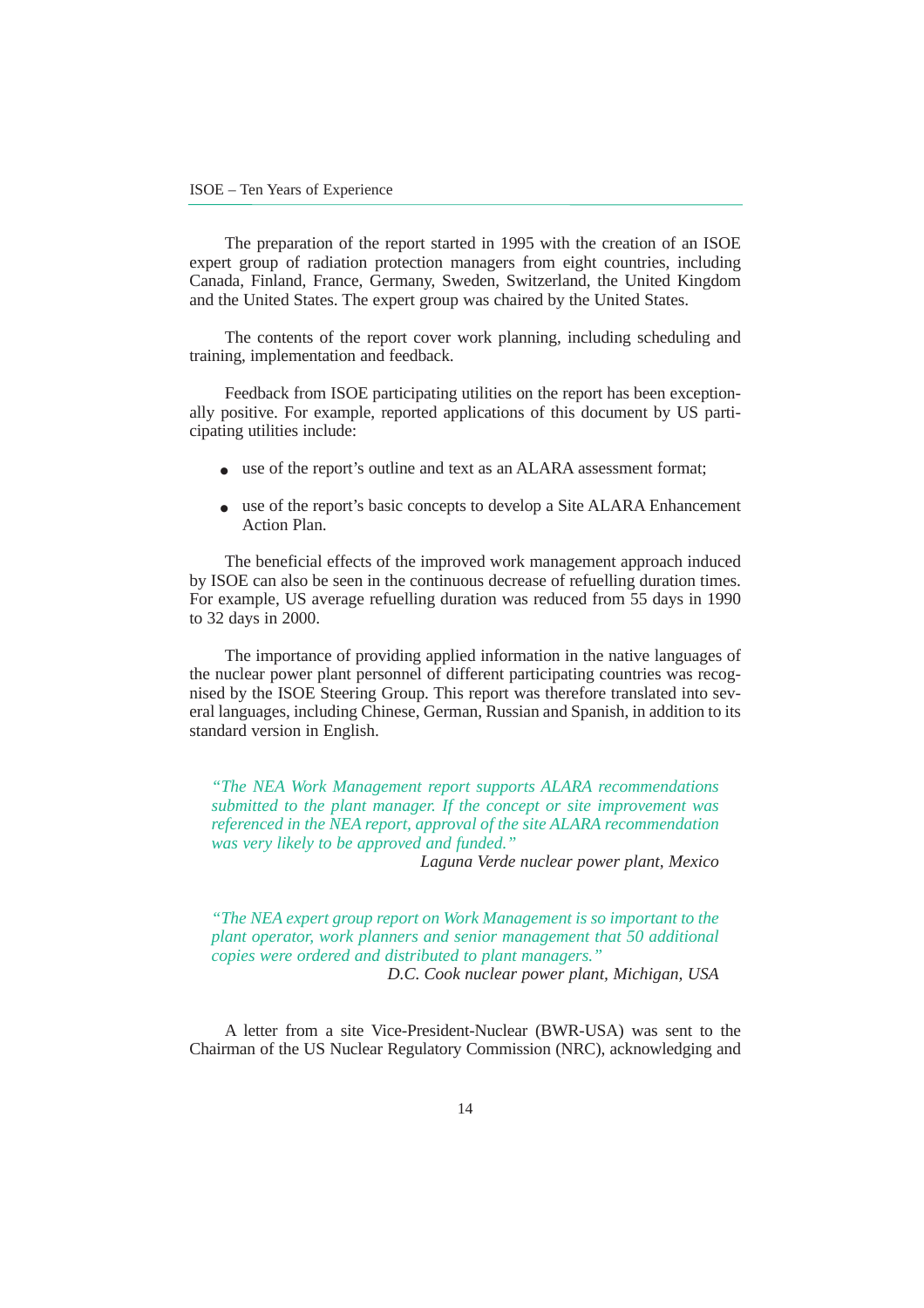stressing the value of the global exchange of radiological work management practices. This initiative was seen as particularly important, because an understanding by US senior management of the benefits from applying optimisation of protection at European nuclear power plants, especially in the area of refuelling outage work management, could be critical to the success of US nuclear power plants in a deregulated utility environment.

*"The most prominent example of improvement is the new approach for dose reduction and dose control that has been introduced in Angra 1 and Angra 2, guided by information from the ISOE System, especially from the report on Work Management in the Nuclear Power Industry, from experience exchange at ISOE workshops, from benchmarking exercises using the ISOE database and, finally, analyses presented through ISOE information sheets."*

*Angra nuclear power plant, Brazil*

#### Monetary value of collective dose

During 1997, a survey was performed within the ISOE network to better understand the usefulness of the monetary value of collective dose in the practical application of protection optimisation. This value is commonly referred to as the "alpha value".

Eight regulatory authorities in charge of radiological protection (Canada, Czech Republic, Finland, Netherlands, Sweden, Switzerland, the United Kingdom the United States) responded that they explicitly refer to the concept of monetary value of collective dose as a baseline reference for their regulatory decisions, and have defined one value or a set of values for this quantity. They also considered the implementation of the ALARA principle within the nuclear industry to be mainly an industry concern, and that, in this context, the monetary value of collective dose is essentially a managerial tool.

In most countries, alpha values are used when making decisions related to budget and impact on the operation and safety of a plant. About 60% of these uses are associated with significant modifications, large and expensive repairs, or chemistry of the plant.

As of 1997, nearly three quarters of the utilities represented in ISOE had set up their own alpha-value system. Some use a single alpha value, the average of which is about US\$ 1300 per man·mSv for North American utilities in the year 2000 and US\$ 600 per man·mSv for utilities in non-OECD countries. European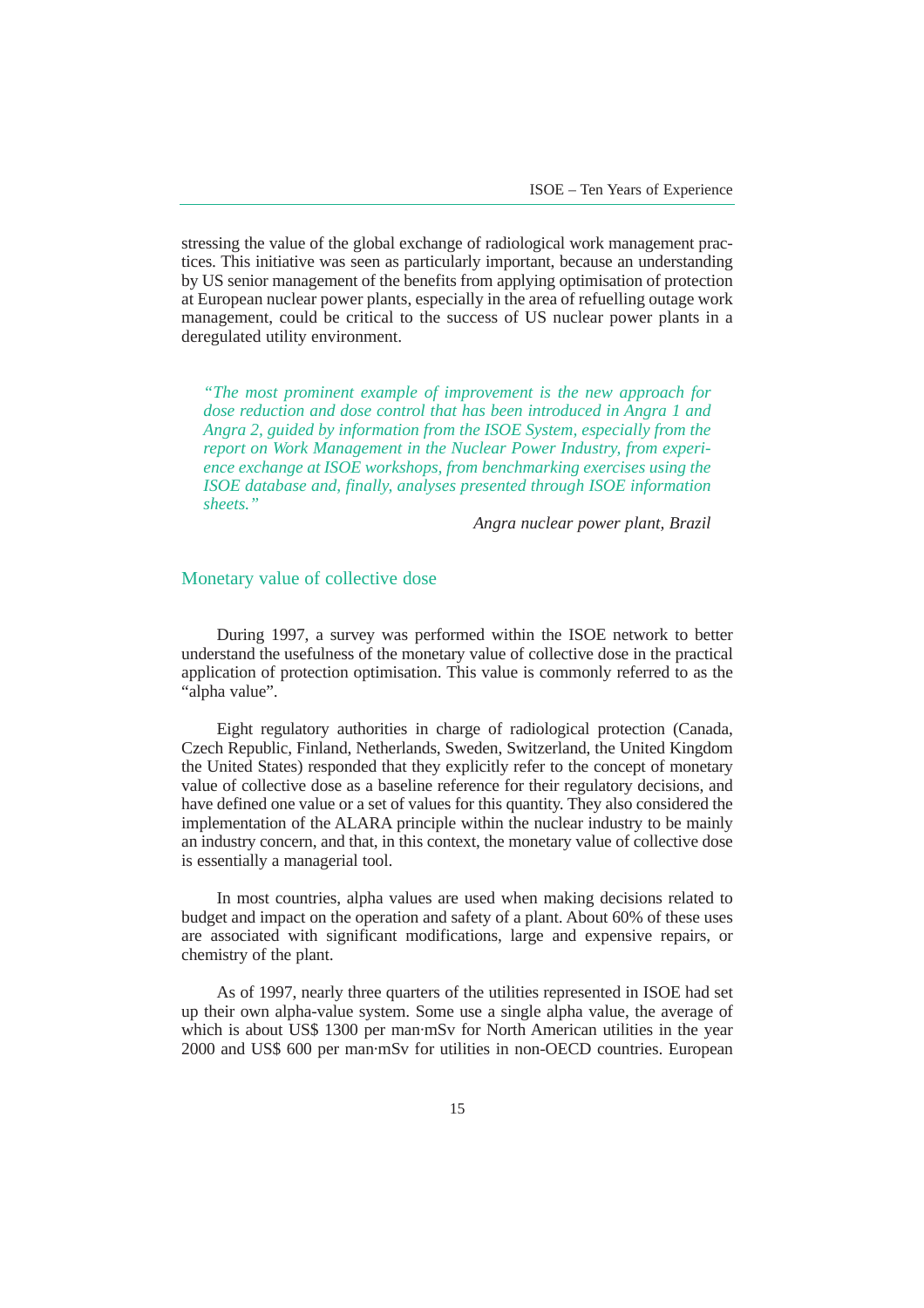utilities have established sets of monetary values which increase commensurate with increased risk. Mean values within this group, of about US\$ 1000 per man·mSv, do not differ drastically from those observed in the other groups.

*"We increased significantly the monetary value of a man·Sv based on an ISOE report on monetary value of man·Sv for the purpose of optimisation of radiation protection in various nuclear power plants." Cernavoda nuclear power plant, Romania*

|                      | Alpha values US\$/[man·mSv] |         |         |         |
|----------------------|-----------------------------|---------|---------|---------|
|                      | Type                        | Minimum | Average | Maximum |
| North America (2000) | Single value                | 500     | 1300    | 3300    |
| Europe (1997)        | Set of values               | 17      | 1000    | 5300    |
| Non-OECD (1997)      | Single value                | 4       | 600     | 1000    |

Alpha values used by utilities

#### Annual outages in European reactors

Annual outage duration and collective doses in European reactors have been analysed based on three-year rolling averages in the time period 1993-1999. A summary of the results is shown in the following table.

For PWRs, the average outage dose showed a clear decreasing trend from 1993 to 1999 (a decrease of 30% over that period). During the same period, the average outage duration was rather stable, fluctuating around 53 days. As a consequence, the decrease of total outage doses does not appear to be linked to the duration of outages, but rather to the levels of outage dose per day (-30% over the time period considered). This finding might be explained by the application of work management approaches, which resulted in a reduction of number of workers and of workload in high dose areas. Improvements in the direction of a decrease of dose rates may also have contributed to this favourable trend.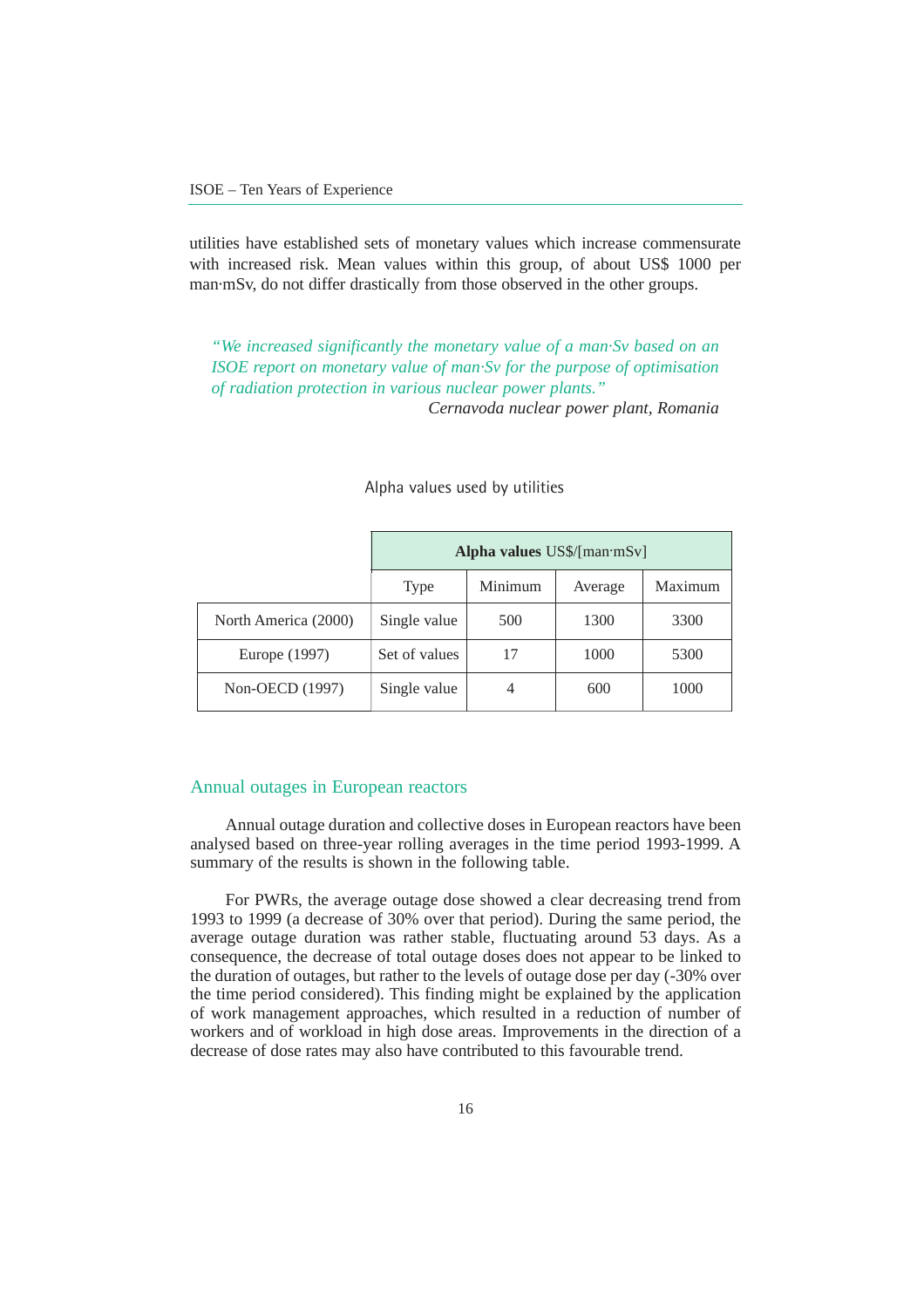|                                                                              | Years                                               | <b>BWR</b>                                          | <b>PWR</b>                                          | <b>VVER</b>                                    |
|------------------------------------------------------------------------------|-----------------------------------------------------|-----------------------------------------------------|-----------------------------------------------------|------------------------------------------------|
| Average outage dose<br>$(\text{man} \cdot \text{mSv})$                       | 1993-95<br>1994-96<br>1995-97<br>1996-98<br>1997-99 | 1449.70<br>1385.40<br>1515.95<br>1539.03<br>1302.89 | 1600.19<br>1444.23<br>1347.92<br>1206.02<br>1096.92 | 472.91<br>495.44<br>510.23<br>608.07<br>548.73 |
| Average outage duration<br>(No. of days)                                     | 1993-95<br>1994-96<br>1995-97<br>1996-98<br>1997-99 | 43.75<br>42.76<br>44.47<br>48.45<br>46.19           | 54.96<br>50.94<br>51.56<br>50.79<br>53.45           | 44.74<br>44.78<br>47.15<br>51.52<br>49.36      |
| Average outage dose<br>per day<br>$(\text{man} \cdot \text{mSv}/\text{day})$ | 1993-95<br>1994-96<br>1995-97<br>1996-98<br>1997-99 | 33.13<br>32.40<br>34.09<br>31.77<br>28.21           | 29.12<br>28.35<br>26.14<br>23.75<br>20.52           | 10.57<br>11.07<br>10.82<br>11.80<br>11.12      |
| Total number of outages                                                      | 1993-95<br>1994-96<br>1995-97<br>1996-98<br>1997-99 | 57<br>59<br>58<br>60<br>57                          | 230<br>234<br>237<br>229<br>230                     | 38<br>40<br>41<br>42<br>42                     |

#### Three-year rolling average of total outage dose, outage duration and outage dose per day in European reactors

On the other hand, no clear trend can be observed for BWRs. After a slight decrease, the average outage dose increased by 11% from 1994 to 1998, followed by a 15% decrease in the last year of the period. A parallel evolution is observed for the outage duration, suggesting that, in this case, the outage dose is influenced by the duration.

For VVERs, an increase in average outage dose was observed until 1998, followed by a slight decrease. During the period, the outage dose per day remained quite stable.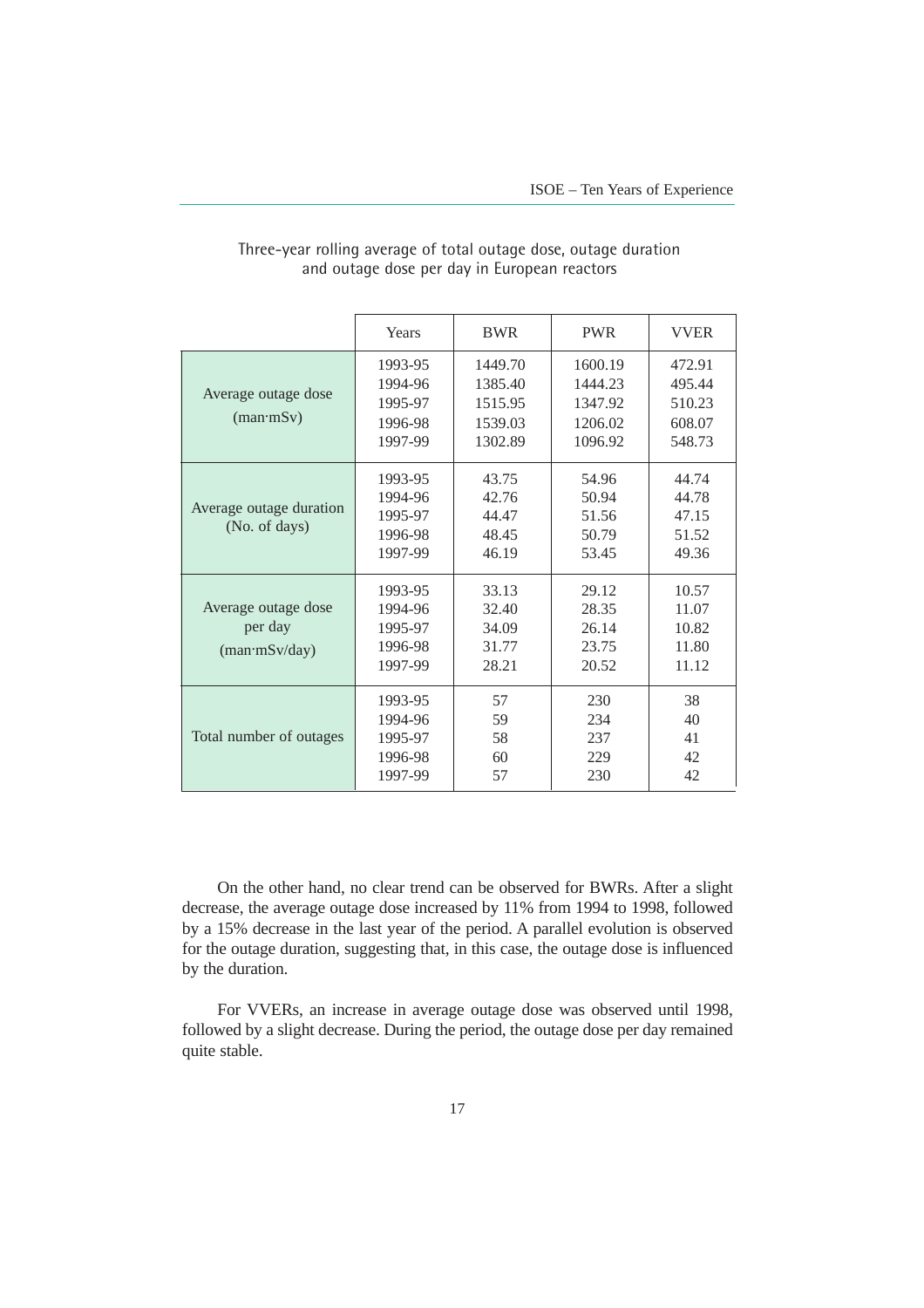#### Steam generator replacements

Between 1979 and 2000, 58 steam generator replacements (SGR) were performed, mainly in North America and in Europe. Collective doses decreased regularly from more than 6 man·Sv per steam generator replaced in the late 1970s-early 1980s to an average of about 0.5 man·Sv during the last six years (see figure). However, that average masks quite large discrepancies and the best results correspond to three SGR performed in 1996 and 1998 in Belgium and France with only 0.21 man·Sv per steam generator replaced.



Evolution of the average collective dose per steam generator replaced [number of steam generator replacements considered]

1979 1980 1981 1982 1983 1984 1988 1989 1990 1992 1993 1994 1995 1996 1997 1998 1999 2000

In order to evaluate the impact of a steam generator replacement on the evolution of the total annual collective dose for a reactor, the last three years with refuelling outages before each steam generator replacement were selected as a reference period. The average annual collective dose for each reactor considered over this reference period was normalised to 100. Collective doses for the steam generator replacement year and for the years with refuelling outages following the steam generator replacement were normalised accordingly (see figure next page).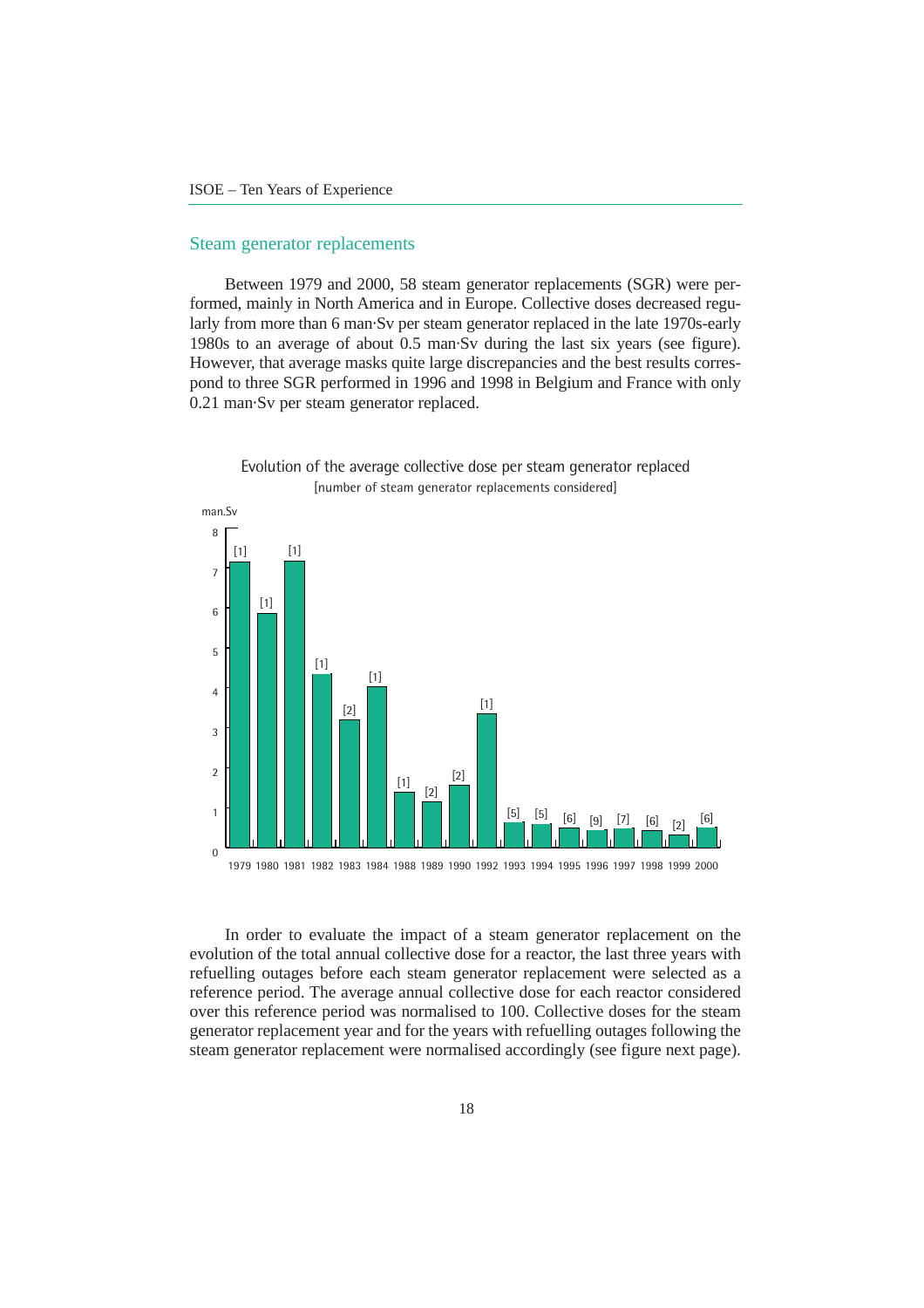The study showed that, on average, the collective dose during the year of steam generator replacement was 60% higher than the average collective dose during the three prior years with refuelling outages. The annual collective dose in the years following the SGR decreased to 40-60% of the pre-replacement three-year average collective dose.



Average impact of a SGR on the evolution of the reactor annual collective dose [number of data considered for the average calculation]

Year with refuelling outage

*"In the bidding documentation for the steam generator replacement (SGR) we have specified an acceptable range of collective dose based on the available benchmarking data from ISOE.*

*Krsko nuclear power plant, Slovenia*

#### In-service inspections in North America

#### *Analysis of in-service inspections*

In the 1980s, doses due to in-service inspections (ISI) in North American PWRs remained fairly constant, with peaks occurring in 1982 and 1986. During that period, extensive work activities in radiation areas were carried out at nuclear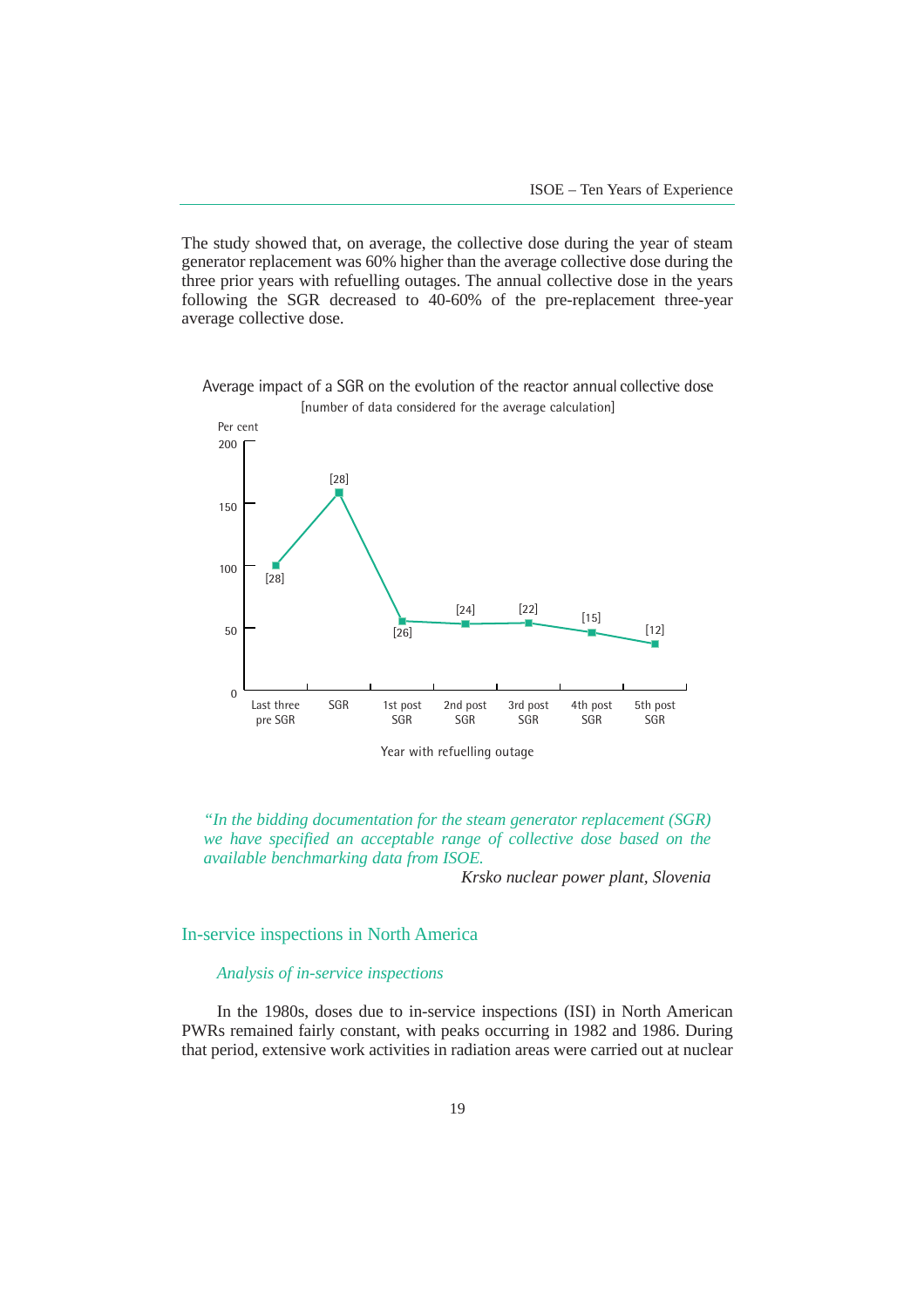power plants to implement Three Mile Island-related investigations. The steady dose trend in later years was essentially due to steam generator evaluations and eddy current testing. The contribution of ISI to the total collective dose across the US PWR fleet remains in the range of about 12 man·Sv per year, with the average dose per reactor in the range of about 0.17 man·Sv per year.

The occupational dose from in-service inspection activities at BWRs peaked in 1983. ISI contributes by about 7.5 man·Sv to the total annual collective dose for the whole of North American BWRs, with the average dose per reactor in the range of about 0.18 man·Sv per year.

A comparative review of collective doses due to in-service inspection at various nuclear power plants, based on a sample of data reported by utilities from the USA and from a number of other countries, for 1996, revealed that this kind of dose tends to be higher at the US reactors than in other countries. In fact, the average ISI collective doses were reported to be ranging between about 0.15 and 0.20 man·Sv per year and per reactor in the USA, whilst a wider, but generally lower, range of doses, between 0.01 and 0.28 man·Sv per year and per reactor, was reported by the other countries. A possible explanation for this difference may be found in differences of national regulatory approaches toward weld inspections, snubber inspections and the like.

#### *Initiatives for risk-informed, in-service inspections*

The effectiveness of applying in-service inspections to nuclear plant piping during the past 20 years was evaluated by the American Society of Mechanical Engineers (ASME) using a number of code cases based on probabilistic fracture mechanics. A goal of these studies is to achieve a more objective determination of the target pieces of plant equipment and the needed frequencies of these inspections. For example, some of the ASME analyses applied to PWRs indicate that up to 60% of the primary piping weld inspection programmes at nuclear power plants may not be necessary. These studies further suggest that water and steam leaks are more commonly used as the first indicator of weld failure on nuclear plant primary piping. ASME studies also show that in-service inspection may be more effectively applied to secondary piping (e.g. service water piping) to detect corrosion or erosion problems.

This effort should be seen in the context of an overall move towards riskinformed regulation, meant to ensure objective and efficient means of maintaining adequate protection of public health and safety. The US NRC and the industry, via organisations such as the Nuclear Energy Institute, are developing approaches to a greater use of probabilistic risk assessments and other risk assessment means to assist regulatory programmes and improve plant operational practices.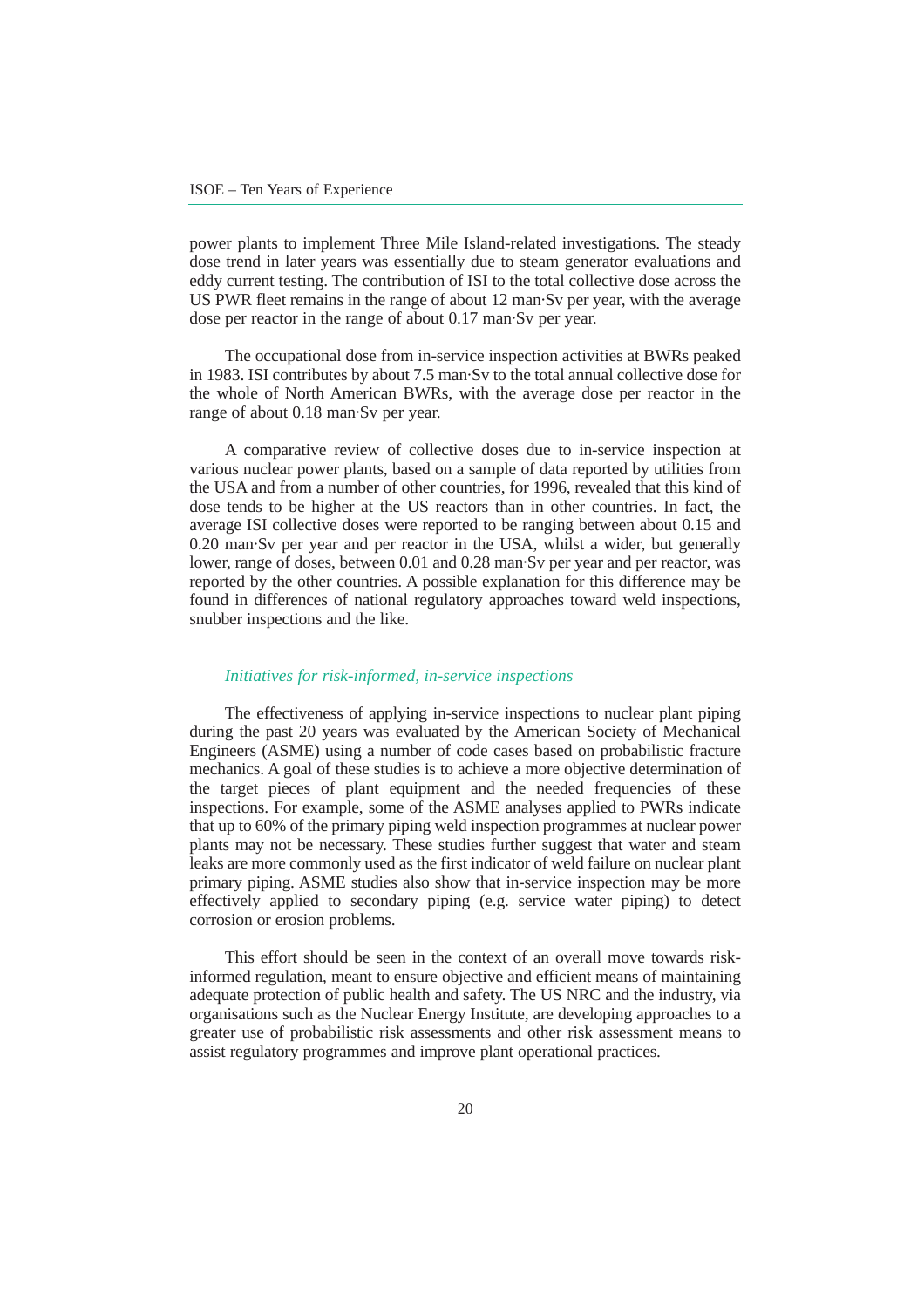Pilot studies performed at some PWRs, such as Millstone 3 and Surry NPPs, show that increased safety and significant reductions in inspection number and cost, as well as in collective dose, may result from the application of "riskinformed, in-service inspection". For example, Millstone 3 experienced a 84% reduction in inspections while still reducing the risk due to pipe failure by half. The overall effect of the inspection reduction is reflected in a  $0.15$  man Sv outage dose reduction. At the Surry plant, a 65% reduction in inspections was realised, the risk due to pipe failure was cut in half, and a saving of 0.10 man·Sv per outage was achieved.

Based on the PWR pilot studies and techniques, risk-informed, in-service inspection procedures and codes are also in development for BWRs. As a first step, ASME is developing ground rules at the Browns Ferry NPP regarding risk-based inspection.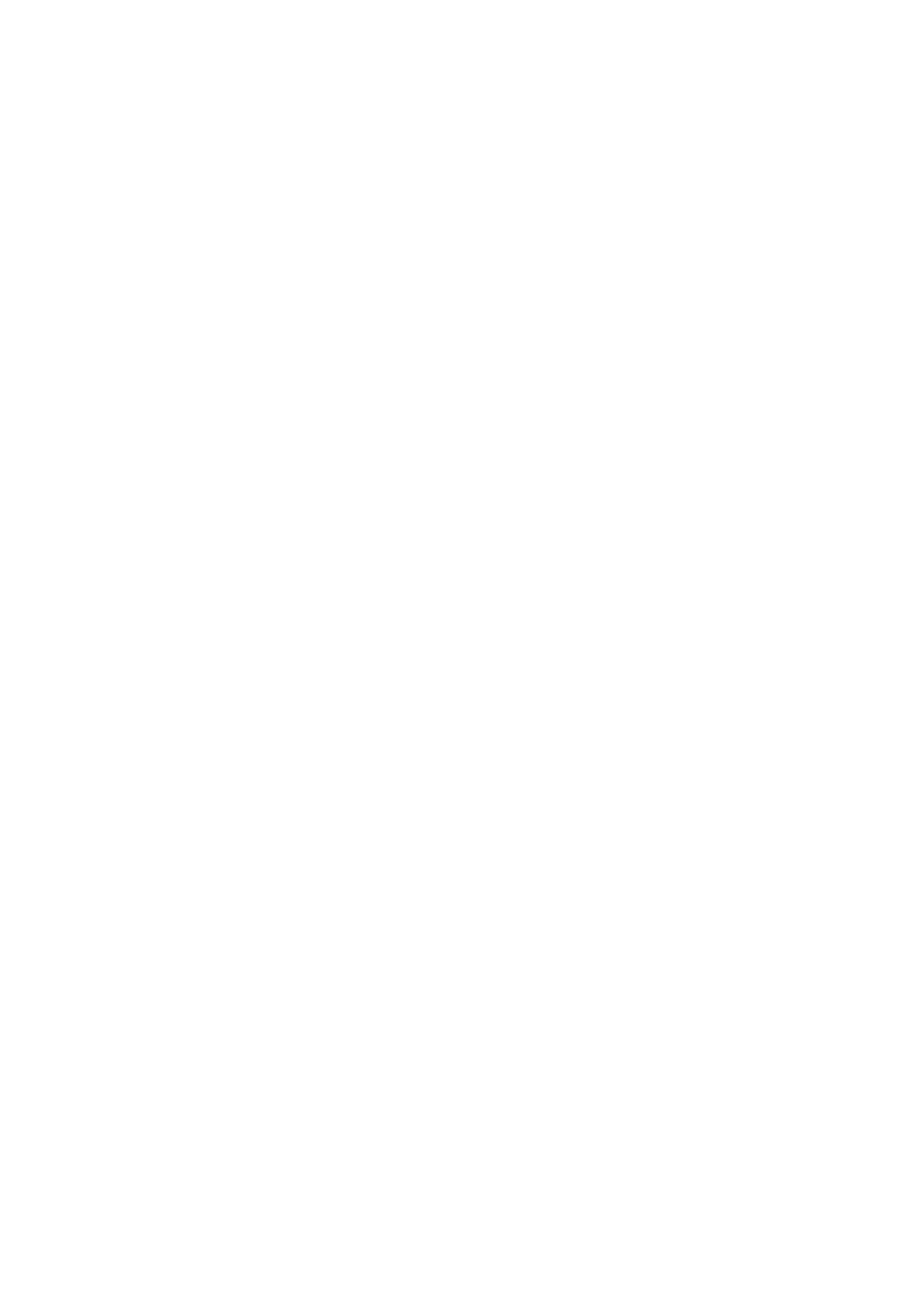# <span id="page-22-0"></span>**3. ISOE reveals downward dose trends**

The annual average doses per reactor began to show a downward trend during the early years of nuclear power. Since the beginning of the ISOE Programme, this trend has been confirmed and consolidated, as can be seen in the figure below showing data for the decade 1990-2000. Contributing to this trend are the improved communication and experience exchange between radiation protection managers of nuclear power plants worldwide, provided by the ISOE network, as well as the growing use of improved work management procedures developed and published through ISOE.



Average collective dose per reactor for operating reactors included in ISOE by reactor type for the years 1990-2000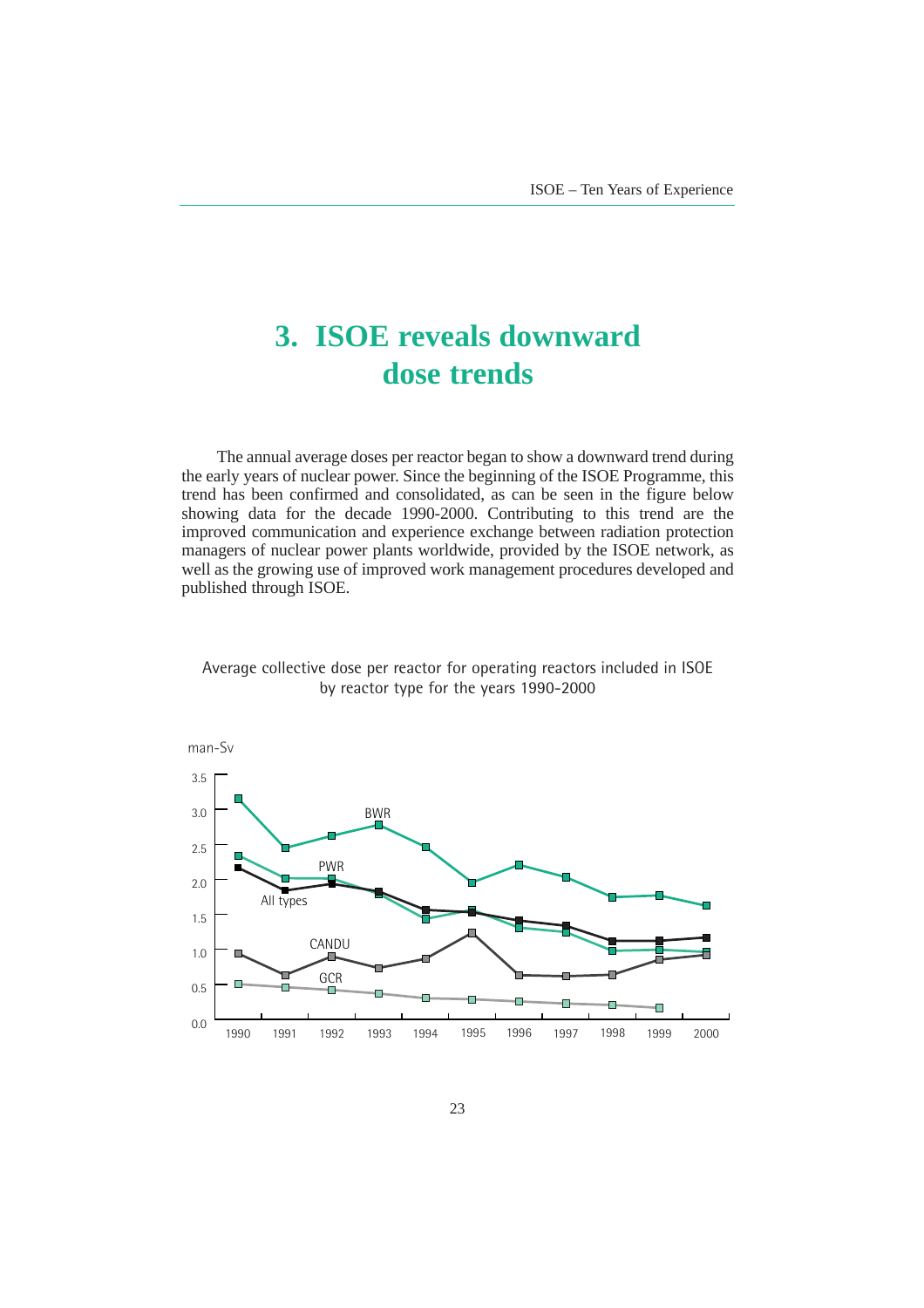Although the data show some annual fluctuations, the average annual dose has been clearly decreasing for pressurised water reactors (PWR), from more than 2 man·Sv in the year 1990 to less than 1 man·Sv in 2000. For boiling water reactors (BWR), the dose came down from more than 3 man·Sv in 1990 to slightly over 1.5 man·Sv in 2000. The average annual dose for CANDUs in 1990 was already at a fairly low value of 1 man·Sv and has shown only some modest variations in the last decade. For gas-cooled reactors (GCR), the average annual collective dose, which was already lower than for other types of reactors, has continued to show a decreasing trend, from 0.5 man·Sv in 1990 to about 0.2 man Sv in 1999.

The yearly fluctuations that can be seen in the above figure for all types of reactors are due to variations in outage scheduling, changes in cycle length and amount of maintenance work in the plants. For example, as shown on page 19, major work, such as the replacement of steam generators, leads to a significantly higher dose in the year of the replacement.

"*We use the ISOE Annual Reports as evidence for the comparison of our plant's performance in managing occupational exposure versus the performance of other power plants in the world, especially when discussing with authority review missions or inspectors. It is important that the occupational exposure data contained in ISOE are authorised through ISOE and can therefore be used officially."*

*Bohunice nuclear power plant, Slovakia*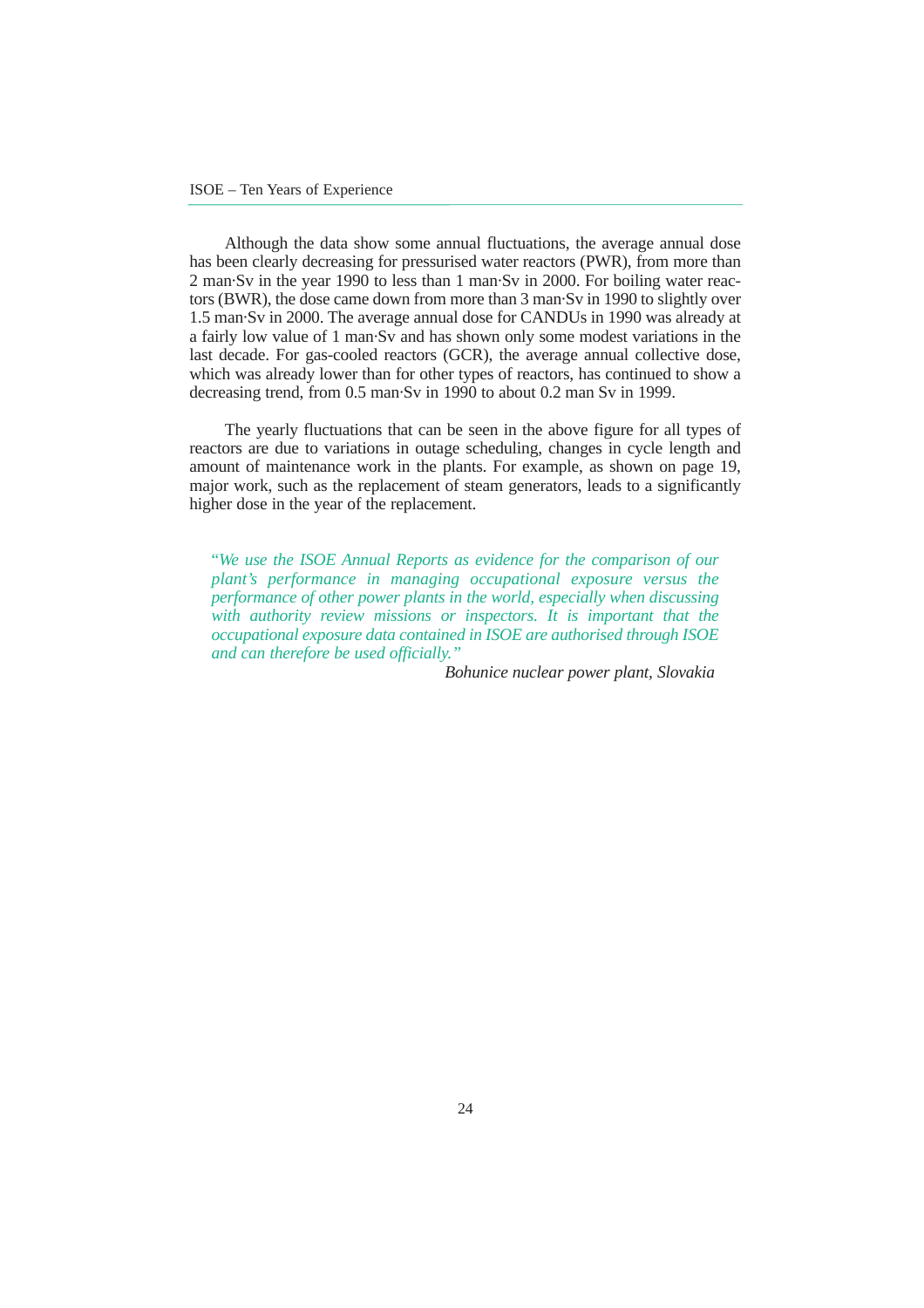# **4. The future of ISOE**

#### <span id="page-24-0"></span>Improving the current system

During the last ten years, the ISOE Programme has gained a high level of participation and support. The major challenges the Programme still faces, in order to improve its current performance and effectiveness, are the need to complete the ISOE database as well as to further promote information exchange on actual examples, best practices and lessons learned in the field of occupational exposure management.

As the ISOE database is the backbone of the Programme, it is essential for its success that the database is as comprehensive and updated as possible, containing detailed, up-to-date dose information for a variety of situations, jobs and tasks from all nuclear power plants worldwide. This completeness can be achieved only if and when all participants are motivated to input data that is as detailed as possible and to update their contributions regularly.

Information about experiences, lessons learned and best practices in occupational exposure management for a large spectrum of situations should be shared amongst all participants as soon as the analysis of an interesting task is reasonably finalised. In order to facilitate this exchange of information and experience, important technical means have been developed to input relevant reports into the current database and, at the same time, to distribute the information through electronic media to all ISOE participants. Efforts have been made to achieve a system which is easy to use and not time-consuming. However, in the end, it is the commitment of participants to report on new experiences and to share them with other radiation protection experts that determines the usefulness and success of the system.

Another important challenge here is the need to make sure that the two-tier information exchange scheme established by the Programme's Terms and Conditions can operate in a consistent and fair way. Careful management of the system is, in fact, necessary to ensure that the regulatory participants benefit from a fair share of information without, however, affecting the established right of the utility participants to preserve their own confidential channels for the direct exchange of detailed operational information.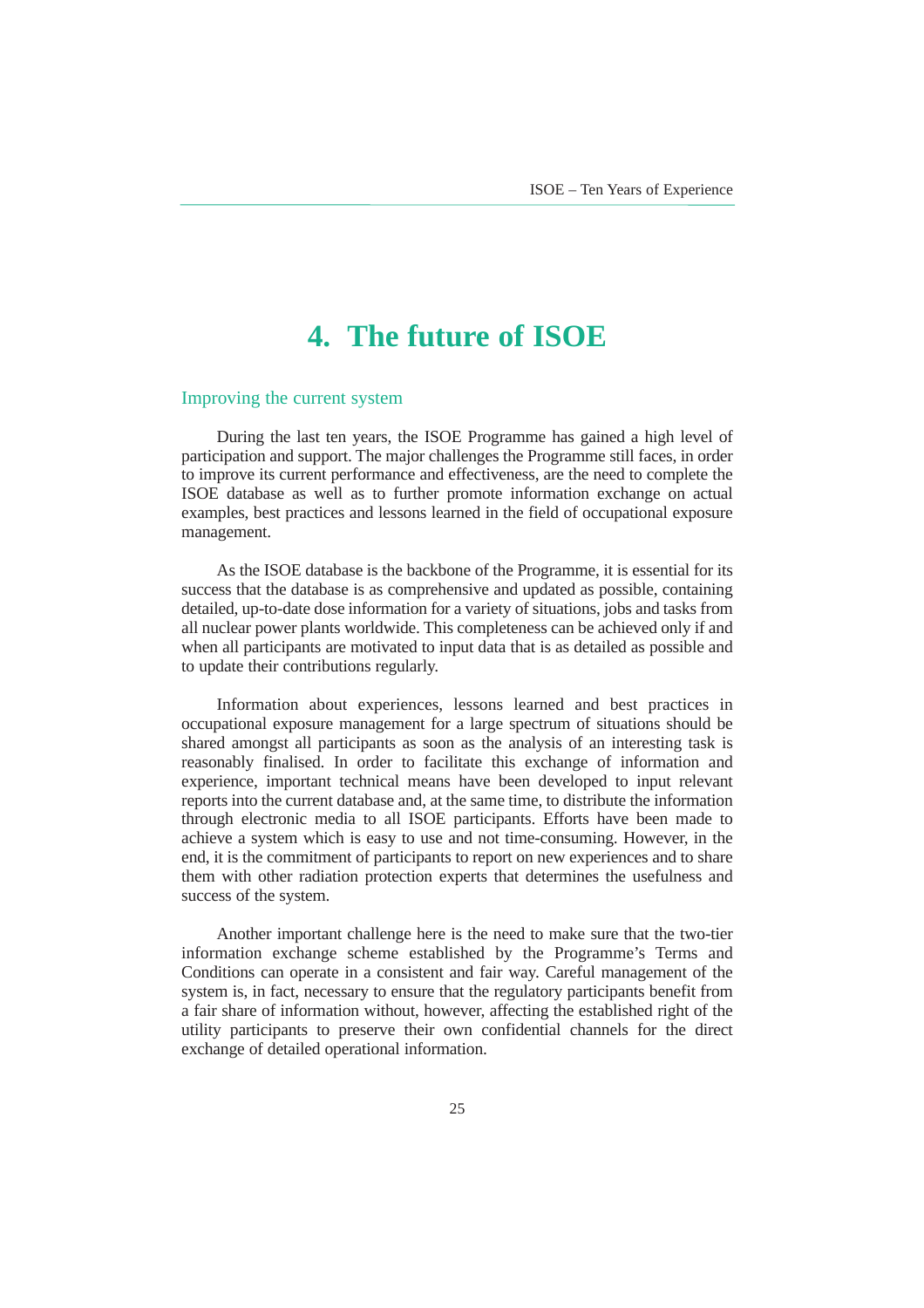#### Addressing new challenges

ISOE is also beginning to face new challenges where adjustments and expansion of the system may be required. These will have to address the increased importance of the decommissioning and dismantling of nuclear power reactors, as well as the discussion on future nuclear power plant generations. Plant life extension of currently licensed facilities will also be part of future concerns within ISOE. In all these areas ISOE can provide valuable information and a wellestablished community to discuss occupational exposure management issues.

As decommissioning and dismantling of nuclear power plants become more widespread, ISOE can play an important role in managing occupational exposure during these activities. Information exchange on this growing issue and the use of analytical tools developed within ISOE will help achieve a higher level of protection for the workers involved in these activities. Information and experience contained within the ISOE system could also provide assistance in the design of new reactors, to ensure that an appropriate level of occupational dose management is built into their conception.

Another important concern for the future of ISOE is the establishment of liaisons with international organisations, such as the World Association of Nuclear Operators (WANO), to further improve the support of ISOE from nuclear power plant managers. Occupational exposure in other areas of the nuclear fuel cycle – research reactors, fuel production, waste treatment – could be considered for future inclusion into ISOE.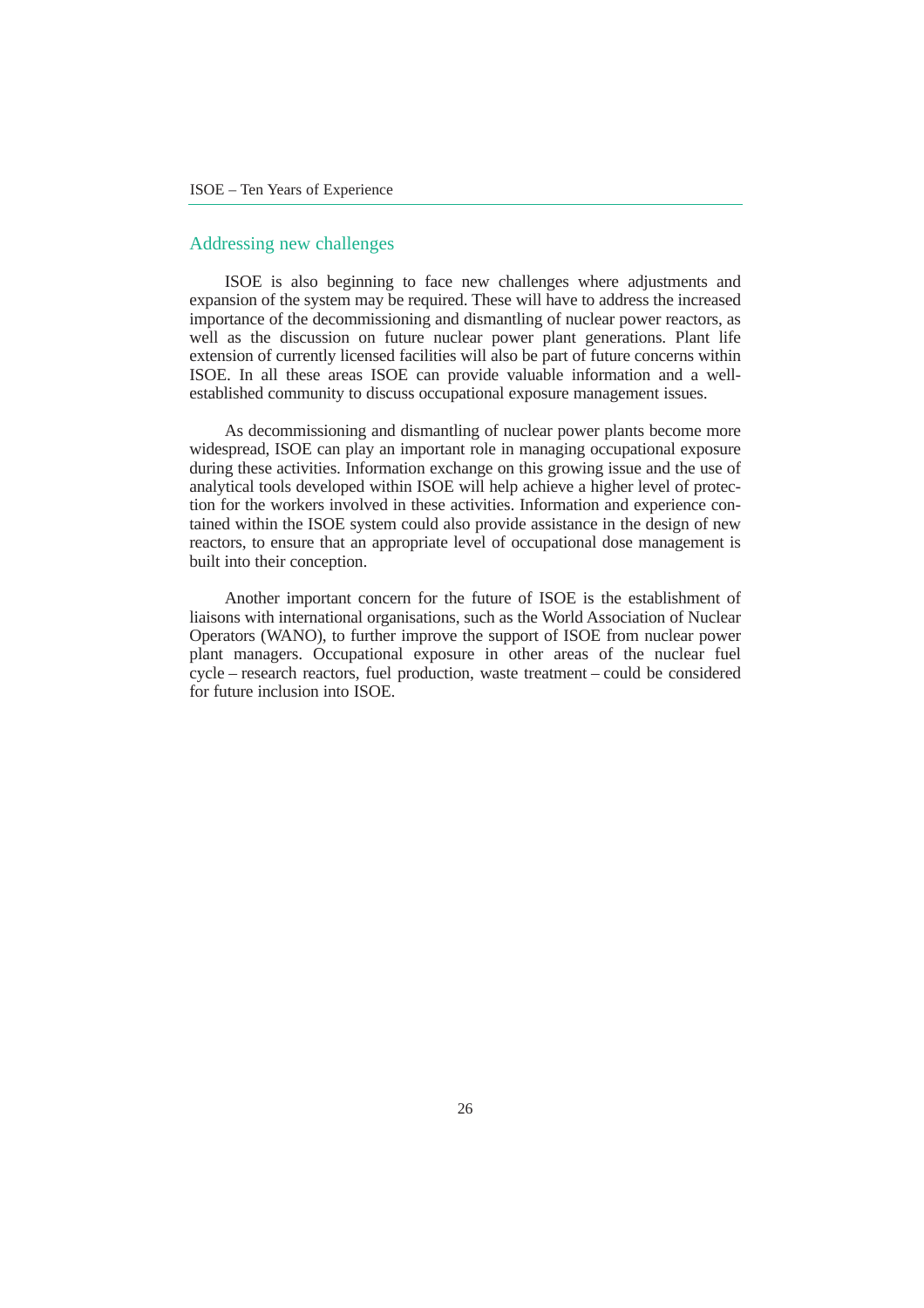<span id="page-26-0"></span>ISOE - Ten Years of Experience

# **Annexes**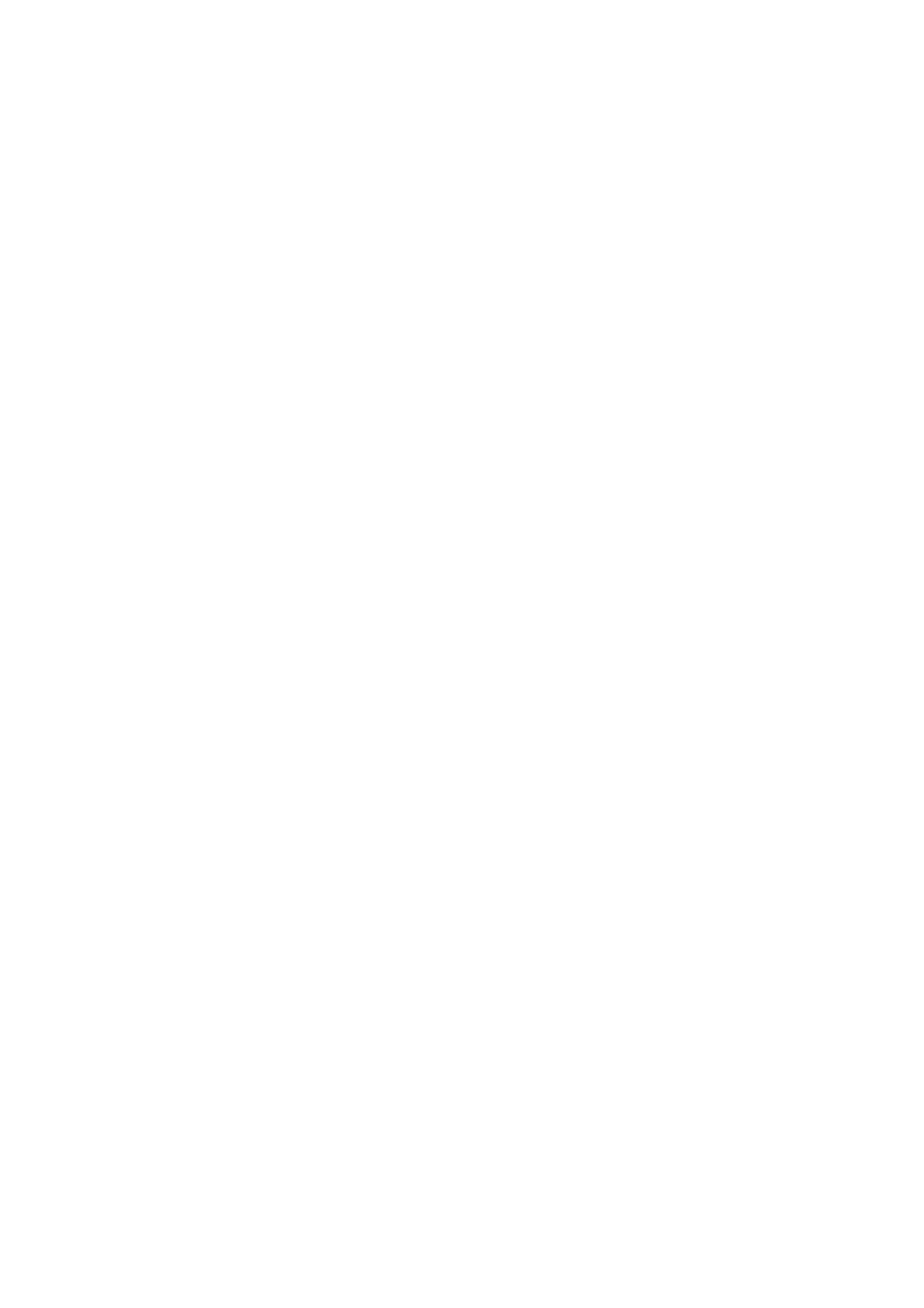### *A.1 ISOE databases*

All information included in the ISOE databases is supplied by participating utilities, who have full access to all such data. Participating authorities only have access to a reduced database, which includes, however, data from utilities in their own country.

The databases include:

#### ISOE 1

Dosimetric information from commercial nuclear power plants in operation or in some stage of decommissioning, including for each participating unit, e.g.:

- annual collective dose for normal operation;
- maintenance/refuelling outage doses;
- collective dose for unplanned outage periods;
- annual collective dose for certain tasks and worker categories.

#### ISOE 2

Plant-specific information pertinent to dose reduction, such as materials, water chemistry, start-up/shutdown procedures, cobalt reduction programme, etc.

#### ISOE 3

Radiation protection information for specific operations, jobs, procedures, equipment or tasks:

- effective dose reduction:
- effective decontamination;
- implementation of work management principles.

The European Technical Centre is responsible for the maintenance of the ISOE databases.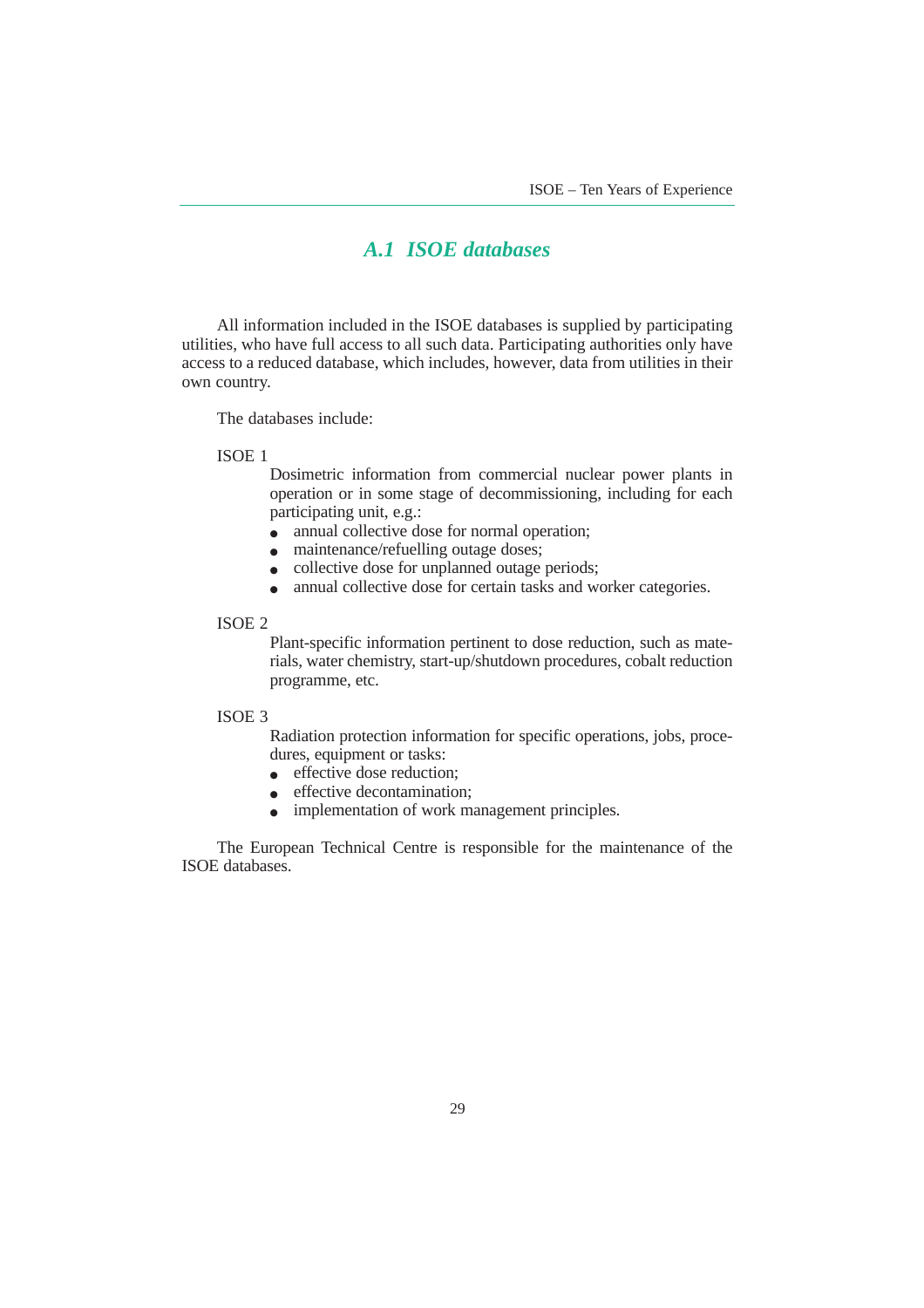### *A.2 ISOE structure and organisation*

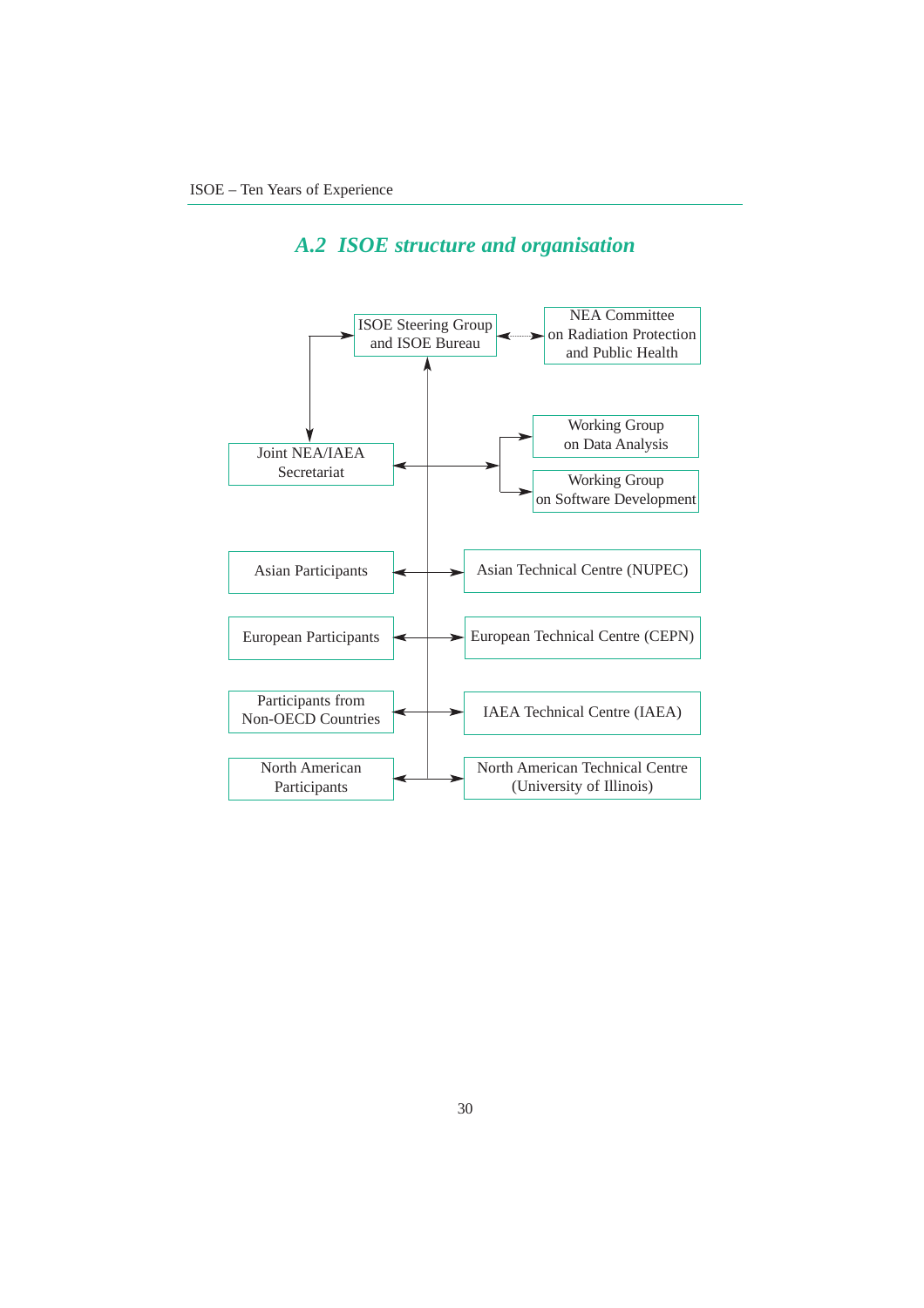#### *A.3 ISOE publications*

- 1. ISOE (2001), *Occupational Exposures at Nuclear Power Plants: Tenth Annual Report of the ISOE Programme, 2000*, OECD, Paris.
- 2. ISOE (2000), *Occupational Exposures at Nuclear Power Plants: Ninth Annual Report of the ISOE Programme, 1999*, OECD, Paris.
- 3. ISOE (1999), *Occupational Exposures at Nuclear Power Plants: Eighth Annual Report of the ISOE Programme, 1998*, OECD, Paris.
- 4. ISOE (1999), *Occupational Exposures at Nuclear Power Plants: Seventh Annual Report of the ISOE Programme, 1997*, OECD, Paris.
- 5. ISOE (1997), *Work Management in the Nuclear Power Industry*, OECD, Paris (also available in Chinese, German, Russian and Spanish).
- 6. ISOE (1998), *Occupational Exposures at Nuclear Power Plants: Sixth Annual Report, 1986-1996*, OECD, Paris.
- 7. ISOE (1997), *Fifth Annual Report: Occupational Exposures at Nuclear Power Plants, 1969-1995*, OECD, Paris.
- 8. ISOE (1996), *Fourth Annual Report: Occupational Exposures at Nuclear Power Plants, 1969-1994*, OECD, Paris.
- 9. ISOE (1995), *Third Annual Report: Occupational Exposures at Nuclear Power Plants, 1969-1993*, OECD, Paris.
- 10. ISOE (1994), *Nuclear Power Plant Occupational Exposures in OECD Countries: 1969-1992*, OECD, Paris.
- 11. ISOE (1993), *Nuclear Power Plant Occupational Exposures in OECD Countries: 1969-1991*, OECD, Paris.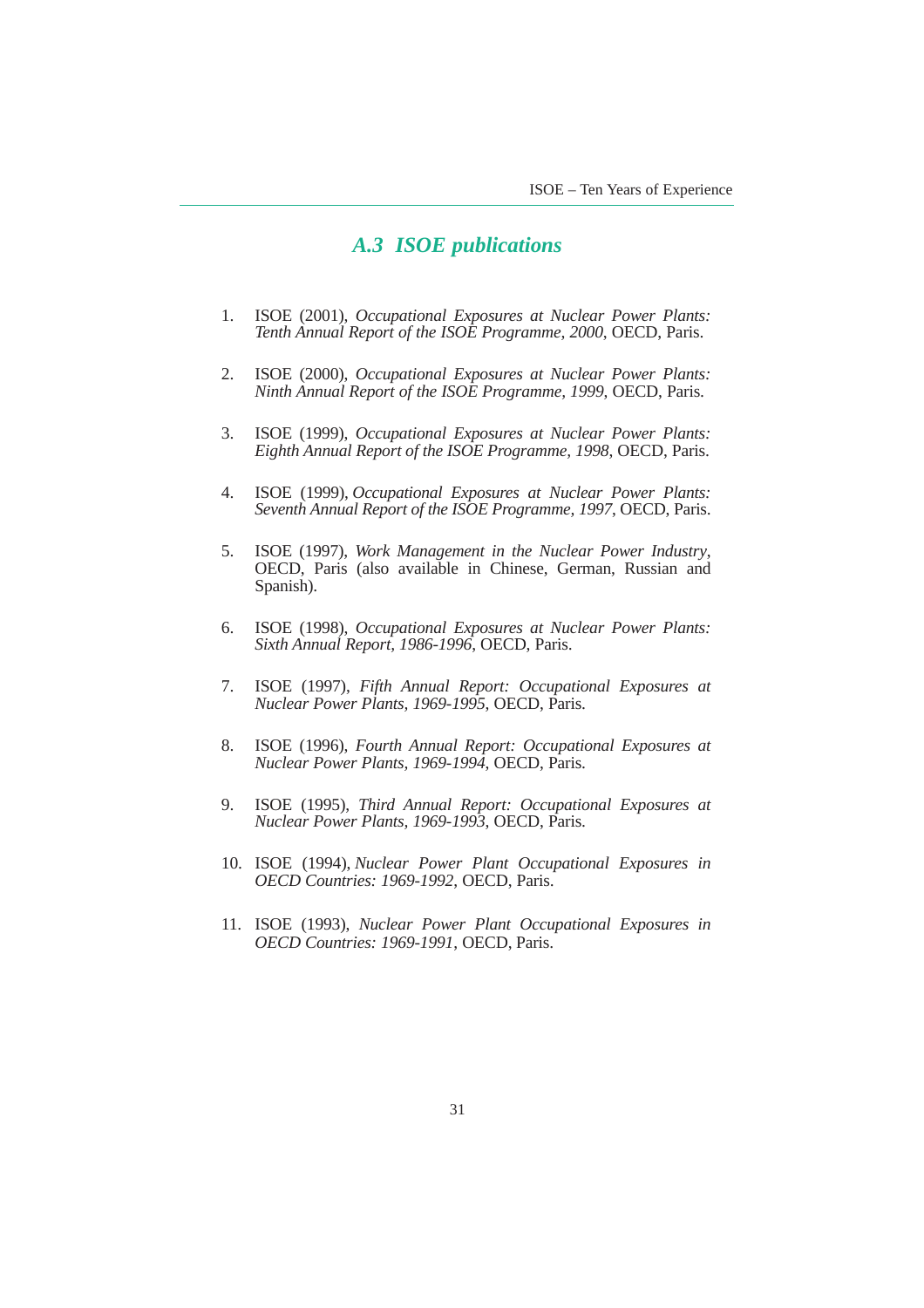| <b>ISOE Information Sheets</b> |        |                                                                                                  |  |  |  |
|--------------------------------|--------|--------------------------------------------------------------------------------------------------|--|--|--|
| No.                            | (year) | <b>Asian Technical Centre</b>                                                                    |  |  |  |
| 1                              | (1995) | Japanese Dosimetric Results: FY 1994 Data                                                        |  |  |  |
| 2                              | (1995) | Japanese Occupational Exposure During Periodical Inspection<br>at LWRs Ended in FY 1994          |  |  |  |
| 3                              | (1996) | Japanese Dosimetric Results: FY 1995 Data                                                        |  |  |  |
| 4                              | (1996) | Japanese Occupational Exposure During Periodical Inspection at<br>LWRs Ended in FY 1995          |  |  |  |
| 5                              | (1997) | Japanese Dosimetric Results: FY 1996 Data                                                        |  |  |  |
| 6                              | (1997) | Japanese Occupational Exposure During Periodical Inspection at<br>LWRs Ended in FY 1996          |  |  |  |
| 7                              | (1998) | Japanese Dosimetric Results: FY 1997 Data                                                        |  |  |  |
| 8                              | (1998) | Japanese Occupational Exposure During Periodical Inspection at<br>LWRs Ended in FY 1997          |  |  |  |
| 9                              | (1999) | Replacement of Reactor Internals and Full System Decontamination<br>at a Japanese BWR            |  |  |  |
| 10                             | (1999) | Experience of 1st Annual Inspection Outage in an ABWR                                            |  |  |  |
| 11                             | (1999) | Japanese Dosimetric Results: FY 1998 Data and Trends                                             |  |  |  |
| 12                             | (1999) | Japanese Occupational Exposure During Periodical Inspection at<br>LWRs Ended in FY 1998          |  |  |  |
| 13                             | (2000) | Japanese Dosimetric Results: FY 1999 Data and Trends                                             |  |  |  |
| 14                             | (2000) | Japanese Occupational Exposure During Periodical Inspection at<br>LWRs Ended in FY 1999          |  |  |  |
| 15                             | (2001) | Japanese Dosimetric Results: FY 2000 Data and Trends                                             |  |  |  |
| 16                             | (2001) | Japanese Occupational Exposure During Periodical Inspection at<br>PWRs and BWRs Ended in FY 2000 |  |  |  |
| No.                            | (year) | <b>European Technical Centre</b>                                                                 |  |  |  |
| 1                              | (1994) | Occupational Exposure and Steam Generator Replacement                                            |  |  |  |
| 2                              | (1994) | The Influence of Reactor Age and Installed Power on Collective<br>Dose: 1992 Data                |  |  |  |
| 3                              | (1994) | First European Dosimetric Results: 1993 Data                                                     |  |  |  |
| 4                              | (1995) | Preliminary European Dosimetric Results for 1994                                                 |  |  |  |
| 6                              | (1996) | Overview of the First Three Full System Decontamination                                          |  |  |  |
| 7                              | (1996) | Preliminary European Dosimetric Results for 1995                                                 |  |  |  |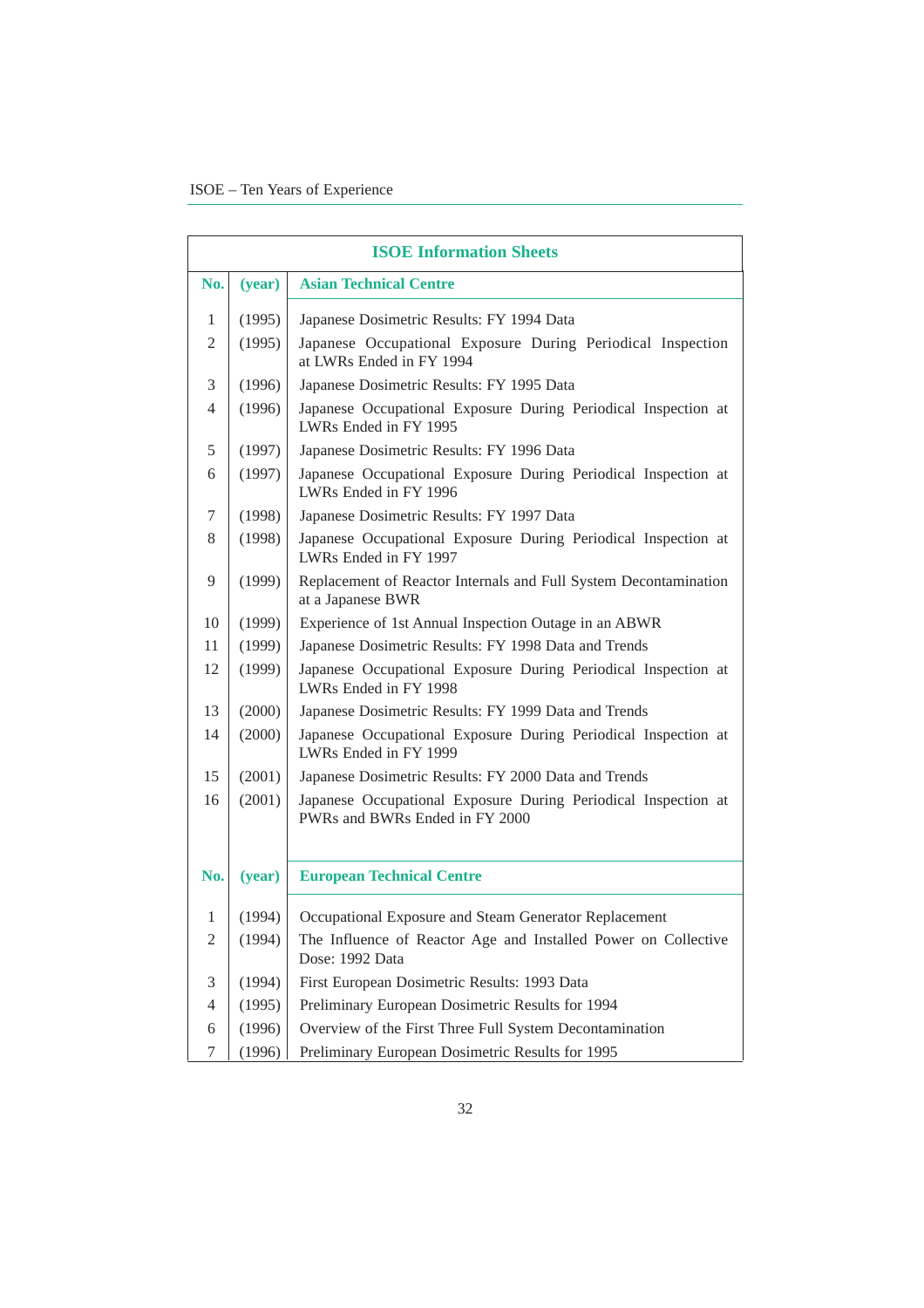| 9   | (1996) | Reactor Vessel Closure Head Replacement                                                                                         |  |  |  |  |
|-----|--------|---------------------------------------------------------------------------------------------------------------------------------|--|--|--|--|
| 10  | (1997) | Preliminary European Dosimetric Results for 1996                                                                                |  |  |  |  |
| 11  | (1997) | Annual Individual Doses Distributions: Data Available and Statistical<br><b>Biases</b>                                          |  |  |  |  |
| 12  | (1997) | Occupational Exposure and Reactor Vessel Annealing                                                                              |  |  |  |  |
| 14  | (1998) | PWR Collective Dose Per Job 1994-95-96 Data (restricted<br>distribution)                                                        |  |  |  |  |
| 15  | (1998) | PWR Collective Dose Per Job 1994-1995-1996 Data (general<br>distribution)                                                       |  |  |  |  |
| 16  | (1998) | Preliminary European Dosimetric Results for 1997                                                                                |  |  |  |  |
| 17  | (1998) | Occupational Exposure and Steam Generator Replacements, Update                                                                  |  |  |  |  |
| 18  | (1998) | The Use of the Man-Sievert Monetary Value in 1997                                                                               |  |  |  |  |
| 19  | (1998) | ISOE 3 Data Base - New ISOE 3 Questionnaires Received (Since<br>September 1998) (restricted distribution)                       |  |  |  |  |
| 20  | (1999) | Preliminary European Dosimetric Results 1998                                                                                    |  |  |  |  |
| 21  | (2000) | Investigation on Access and Dosimetric Follow-up Rules in NPPs for<br>Foreign Workers                                           |  |  |  |  |
| 22  | (2000) | Analysis of the Evolution of Collective Dose Related to Insulation<br>Jobs in Some European PWRs                                |  |  |  |  |
| 23  | (2000) | Preliminary European Dosimetric Results 1999                                                                                    |  |  |  |  |
| 24  | (2000) | List of BWR and CANDU Sister Unit Groups                                                                                        |  |  |  |  |
| 25  | (2000) | Conclusions and Recommendations from the 2nd EC/ISOE<br>Workshop on Occupational Exposure Management at Nuclear Power<br>Plants |  |  |  |  |
| 26  | (2001) | Preliminary European Dosimetric Results for the Year 2000                                                                       |  |  |  |  |
| 27  | (2001) | Annual Outage Duration and Doses in European Reactors                                                                           |  |  |  |  |
| 28  | (2001) | Trends in Collective Doses Per Job from 1995 to 2000                                                                            |  |  |  |  |
| 29  | (2001) | Implementation of Basic Safety Standards in the Regulations of<br><b>European Countries</b>                                     |  |  |  |  |
| No. |        | (year)   IAEA Technical Centre                                                                                                  |  |  |  |  |
| 1   | (1995) | ISOE expert meeting                                                                                                             |  |  |  |  |
| 2   | (1999) | IAEA publications on occupational radiation protection                                                                          |  |  |  |  |
| 3   | (1999) | IAEA technical co-operation projects on improving occupational<br>radiation protection in nuclear power plants                  |  |  |  |  |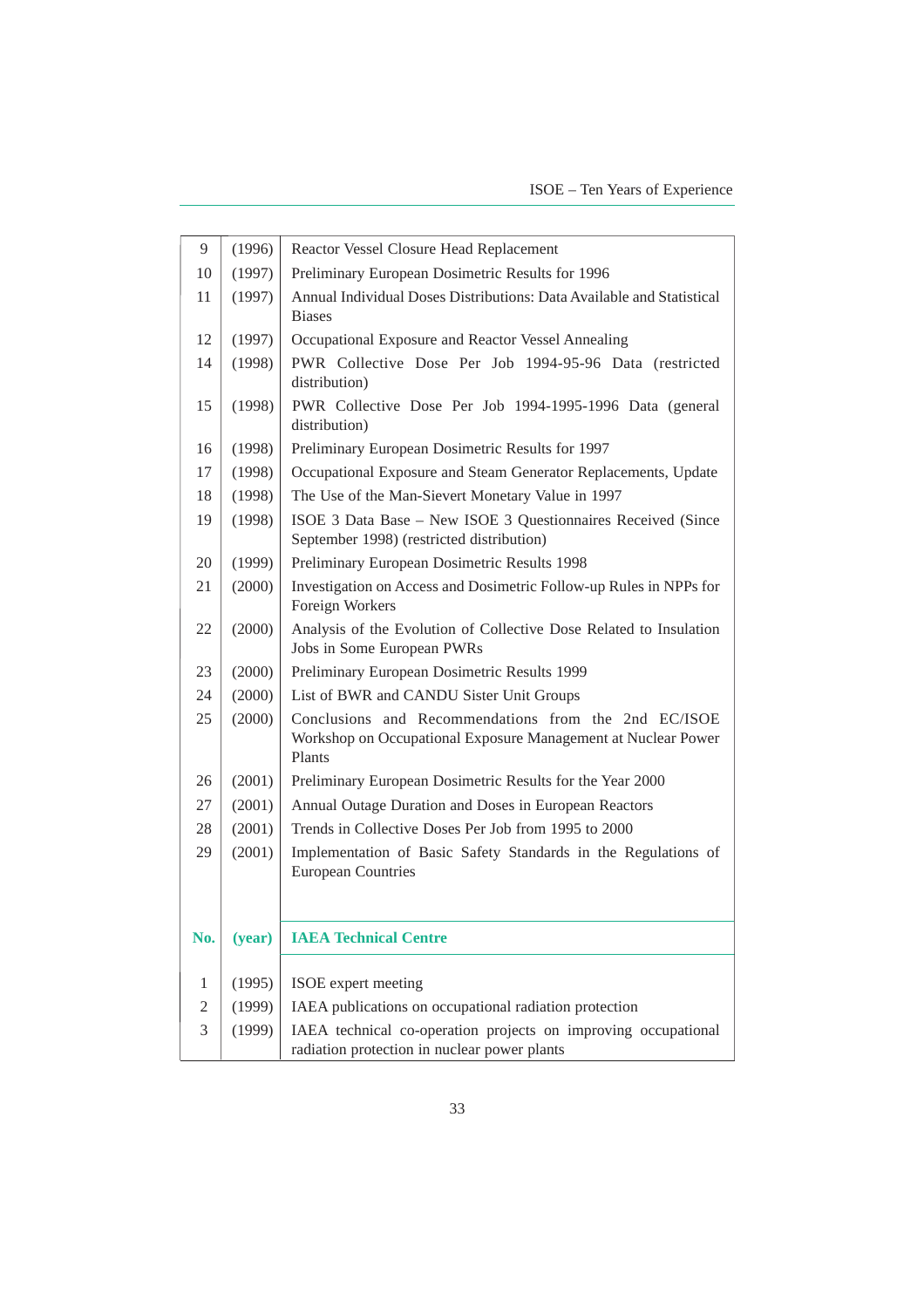| 4   | (1999) | IAEA workshop on implementation and management of the ALARA<br>nuclear<br>in<br>plant<br>operations,<br>principle<br>power<br>Vienna<br>22-23 April 1998 |  |  |  |  |
|-----|--------|----------------------------------------------------------------------------------------------------------------------------------------------------------|--|--|--|--|
| 5   | (2000) | Preliminary dosimetric results for 1999                                                                                                                  |  |  |  |  |
| 6   | (2001) | Preliminary dosimetric results for 2000                                                                                                                  |  |  |  |  |
|     |        |                                                                                                                                                          |  |  |  |  |
| No. | (year) | <b>North American Technical Centre</b>                                                                                                                   |  |  |  |  |
| 1   | (1996) | Swedish Approaches to Radiation Protection at Nuclear Power<br>Plants: NATC Site Visit Report by Peter Knapp                                             |  |  |  |  |
| 2   | (1998) | Monetary Value of Person-REM Avoided 1997                                                                                                                |  |  |  |  |
| 3   | (2001) | 3-year Rolling Average Annual Dose Comparisons US PWR, 1998-<br>2000                                                                                     |  |  |  |  |
| 4   | (2001) | 3-year Rolling Average Annual Dose Comparisons US BWR, 1998-<br>2000                                                                                     |  |  |  |  |
| 5   | (2001) | 3-year Rolling Average Annual Dose Comparisons CANDU,<br>1998-2000                                                                                       |  |  |  |  |
| 6   | (2001) | U.S. PWR 2000 Occupational Dose Benchmarking Charts                                                                                                      |  |  |  |  |
| 7   | (2001) | U.S. BWR 2000 Occupational Dose Benchmarking Charts                                                                                                      |  |  |  |  |
| 8   | (2001) | Monetary Value of Person-REM Avoided: 2000                                                                                                               |  |  |  |  |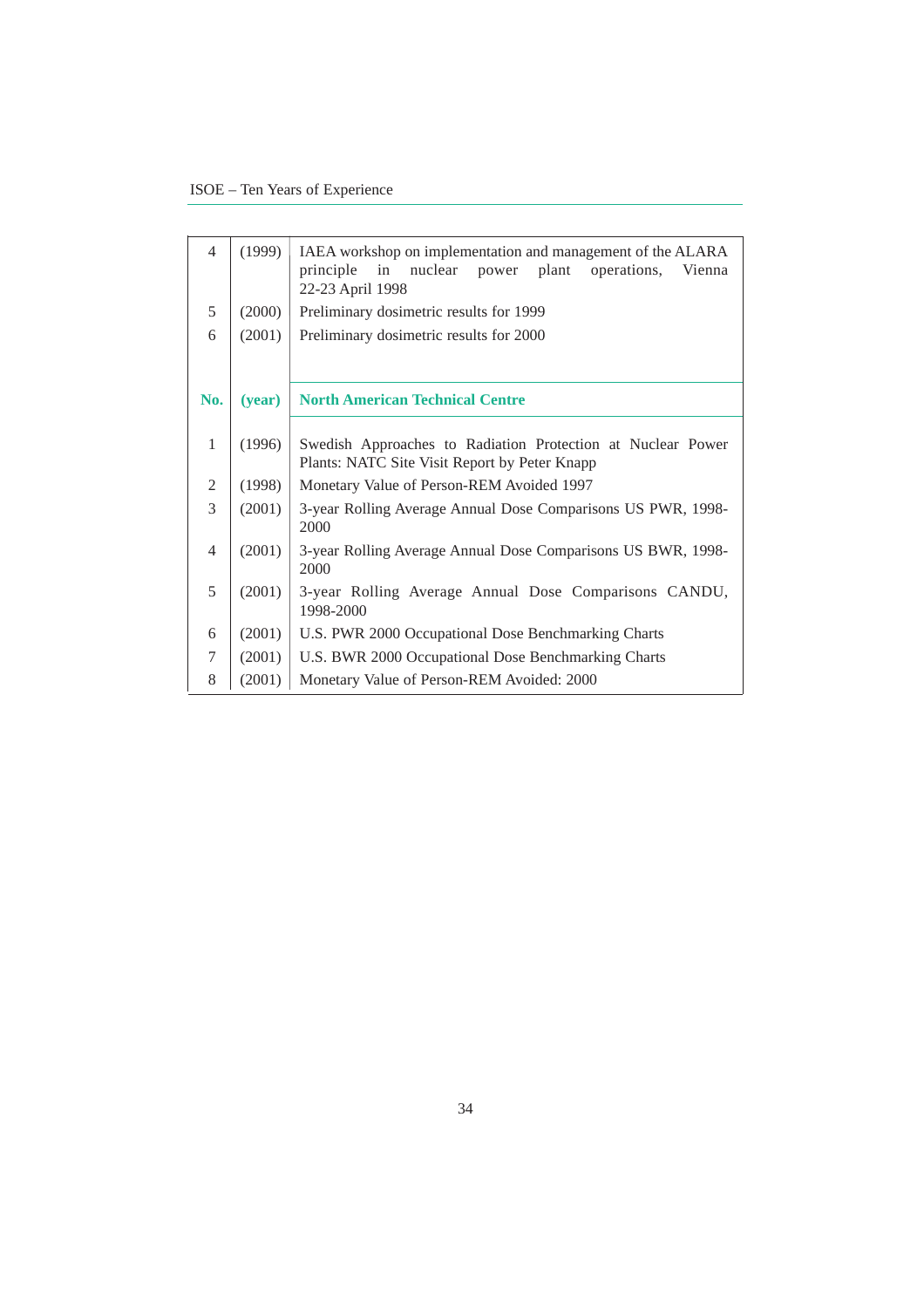### *A.4 Contact co-ordinates for ISOE*

| <b>ISOE Joint Secretariat</b>                                                                                                                                                   |                                                                                               |  |  |  |  |
|---------------------------------------------------------------------------------------------------------------------------------------------------------------------------------|-----------------------------------------------------------------------------------------------|--|--|--|--|
|                                                                                                                                                                                 | http://www.nea.fr/html/jointproj/isoe.html                                                    |  |  |  |  |
| <b>Nuclear Energy Agency (NEA)</b>                                                                                                                                              |                                                                                               |  |  |  |  |
| Dr. Stefan Mundigl<br><b>OECD Nuclear Energy Agency</b><br>12, boulevard des Iles<br>F-92130 Issy-les-Moulineaux                                                                | $+33$ 1 45 24 10 45<br>Tel $\,\cdot\,$<br>+33 1 45 24 11 10<br>Fax:<br>e-mail: mundigl@nea.fr |  |  |  |  |
| <b>International Atomic Energy Agency (IAEA)</b>                                                                                                                                |                                                                                               |  |  |  |  |
| Dr. Monica Gustafsson<br><b>International Atomic Energy Agency</b><br>Division of Radiation and Waste Safety<br>P.O. Box 100<br>A-1400 Wien                                     | +43 1 2600 22725<br>Tel $\cdot$<br>$+43$ 1 2600 7<br>Fax:<br>e-mail: M.Gustafsson@iaea.org    |  |  |  |  |
| <b>Technical Centres</b>                                                                                                                                                        |                                                                                               |  |  |  |  |
| <b>Asian Technical Centre</b>                                                                                                                                                   | http://www.nupec.or.jp/isoe/                                                                  |  |  |  |  |
| Naoyuki MURATA<br>Plant Operation Evaluation Div.<br>Safety Information Research Center<br>Fujitakanko-Toranomon Bldg. 8th Fl.<br>3-17-1 Toranomon, Minato-ku<br>TOKYO 105-0001 | $Tel$ .:<br>$+81(3)$ 45 12 28 65<br>$+81(3)45122889$<br>Fax:<br>e-mail: isoe-atc@nupec.or.jp  |  |  |  |  |
| <b>European Technical Centre</b>                                                                                                                                                | http://isoe.cepn.asso.fr                                                                      |  |  |  |  |
| Dr. Christian Lefaure<br>European Technical Centre (ETC)<br><b>CEPN</b><br><b>B.P. 48</b><br>F-92263 Fontenay-aux-Roses Cedex                                                   | +33 1 46 54 79 08<br>Tel.:<br>+33 1 40 84 90 34<br>Fax:<br>e-mail: lefaure@cepn.asso.fr       |  |  |  |  |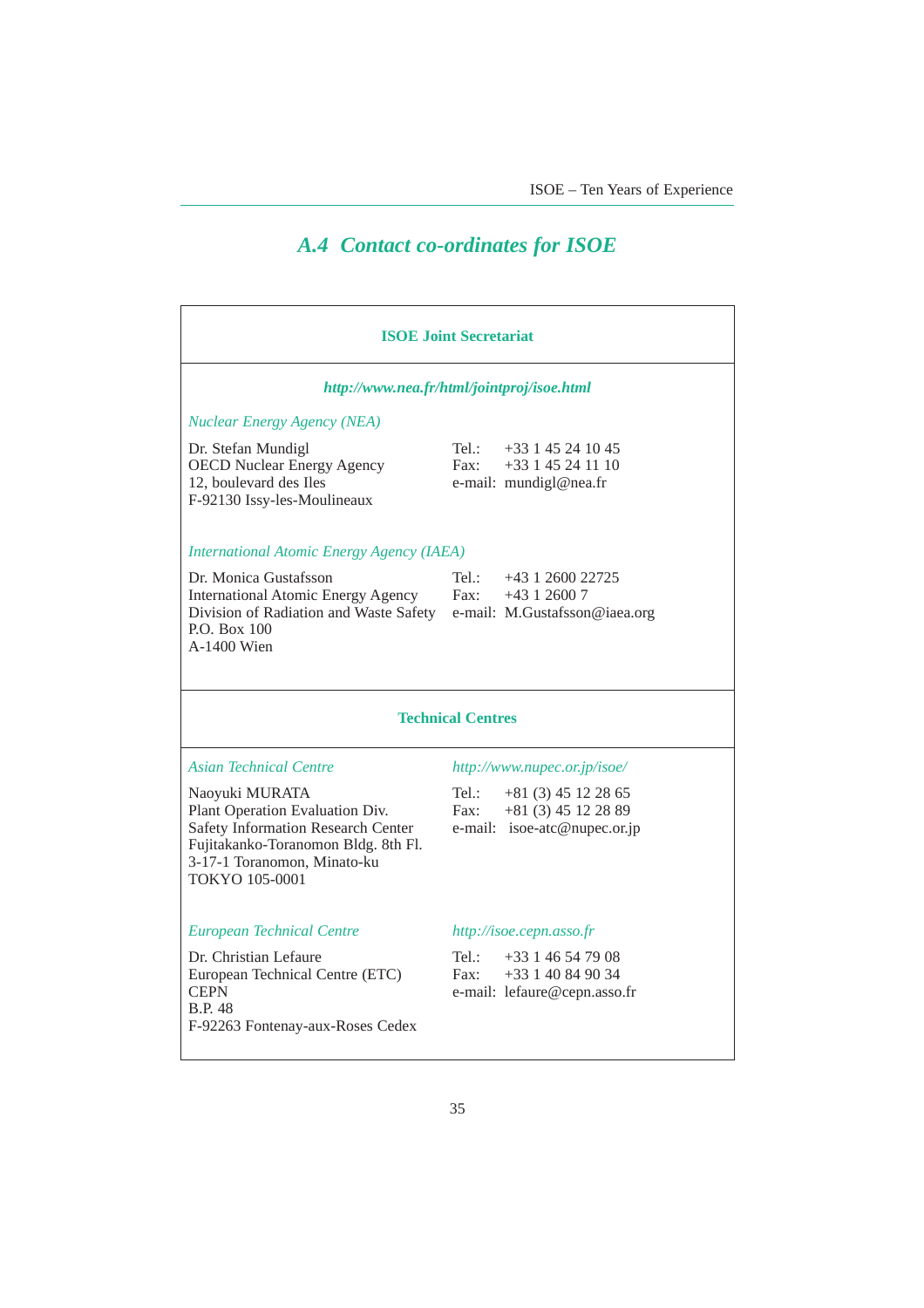Dr. Seong Ho Na */techcentreact.htm*<br>IAEA Technical Centre (IAEATC) Tel.: +43 1 2600 22716 IAEA Technical Centre (IAEATC) Tel.: +43 1 2600 22<br>Division of Radiation Fax: +43 1 2600 7 Division of Radiation<br>and Waste Safety P.O. Box 100 A-1400 Wien

*IAEA Technical Centre http://www.iaea.org/ns/rasanet/programme /radiationsafety/radiationprotection/isoe* e-mail: s.na@iaea.org

*North American Technical Centre http://hps.ne.uiuc.edu*

Dr. D.W. MILLER Tel.: (217) 333 1098<br>NATC Regional Coordinator Fax: (217) 333 2906 NATC Regional Coordinator<br>University of Illinois at Urbana-Champaign 103 S. Goodwin Avenue Urbana, IL 61801 U.S.A.

e-mail: dwmphd@aol.com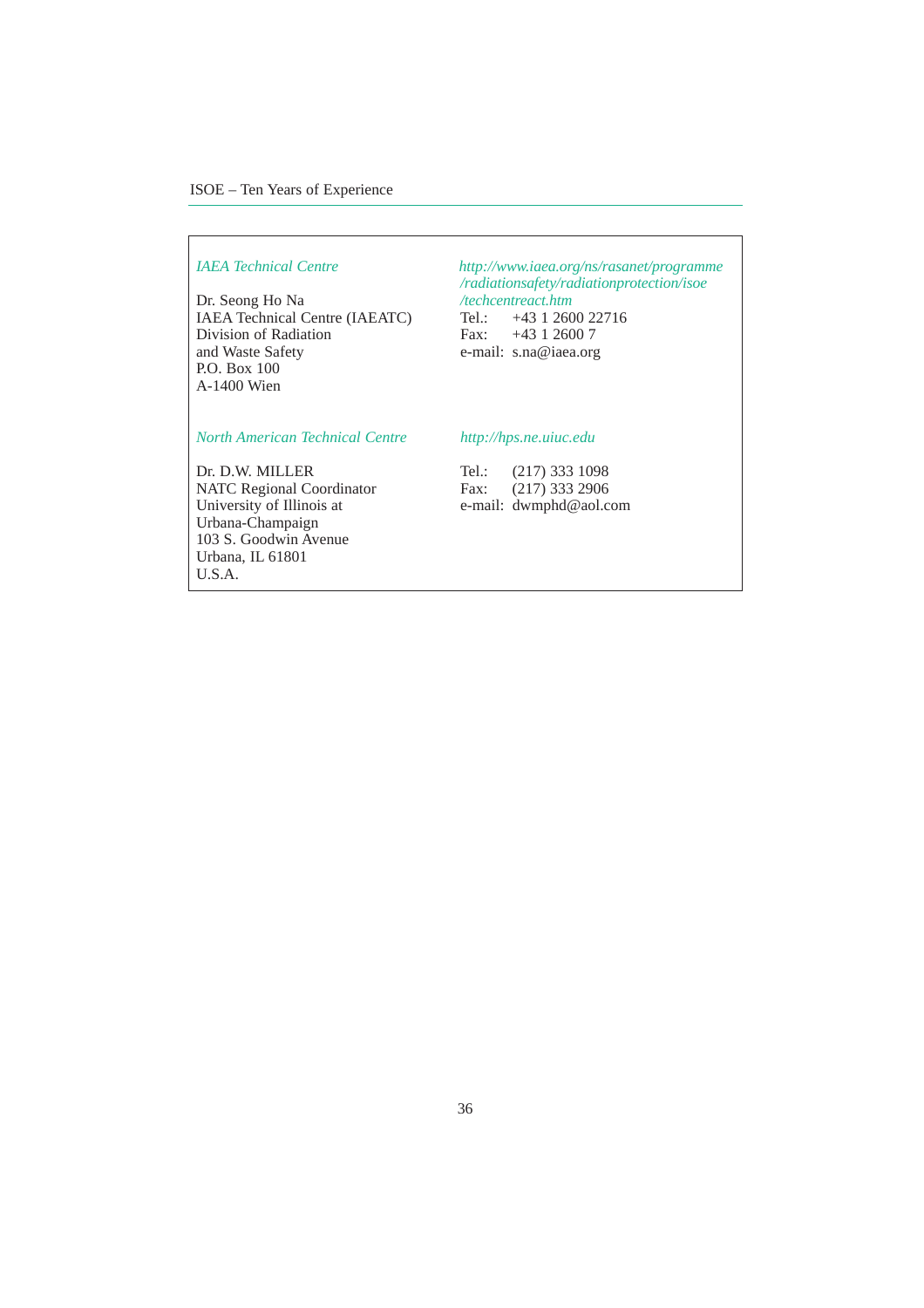| <b>Country</b> | <b>Operating</b><br>reactors | <b>Shut-down</b><br>reactors | <b>Regulator authority</b>                                                                                                                     |
|----------------|------------------------------|------------------------------|------------------------------------------------------------------------------------------------------------------------------------------------|
| Armenia        | 1                            |                              | Armenian Nuclear Regulatory<br>Authority                                                                                                       |
| Belgium        | 7                            |                              | Service de la sécurité tech-<br>nique des installations nuclé-<br>aires                                                                        |
| <b>Brazil</b>  | 1                            |                              |                                                                                                                                                |
| Bulgaria       | 6                            |                              | Committee on the Use of<br>Atomic Energy for Peaceful<br>Purposes                                                                              |
| Canada         | 21                           | 2                            | Canadian<br>Nuclear<br>Safety<br>Commission                                                                                                    |
| China          | 3                            |                              | China National Nuclear Cor-<br>poration                                                                                                        |
| Czech Republic | 4                            |                              | State Office for Nuclear<br>Safety                                                                                                             |
| Finland        | 4                            |                              | Säteilyturvakeskus (STUK)                                                                                                                      |
| France         | 57                           | 7                            | Ministère du travail, et des<br>affaires sociales, Represented<br>by the Office de Protection<br>contre les Rayonnements Ion-<br>isants (OPRI) |
| Germany        | 20                           | 11                           | Bundesministerium<br>für<br>Umwelt, Naturschutz<br>und<br>Reaktorsicherheit                                                                    |
| Hungary        | 4                            |                              |                                                                                                                                                |
| Italy          |                              | 4                            | Agenzia Nazionale per la Pro-<br>tezione dell'Ambiente                                                                                         |
| Japan          | 52                           | 1                            | Ministry of Economy, Trade<br>and Industry                                                                                                     |
| Korea          | 16                           |                              | Ministry of Science and Tech-<br>nology (MOST), Korea Insti-<br>tute of Nuclear Safety (KINS)                                                  |

### *A5. Participation in ISOE*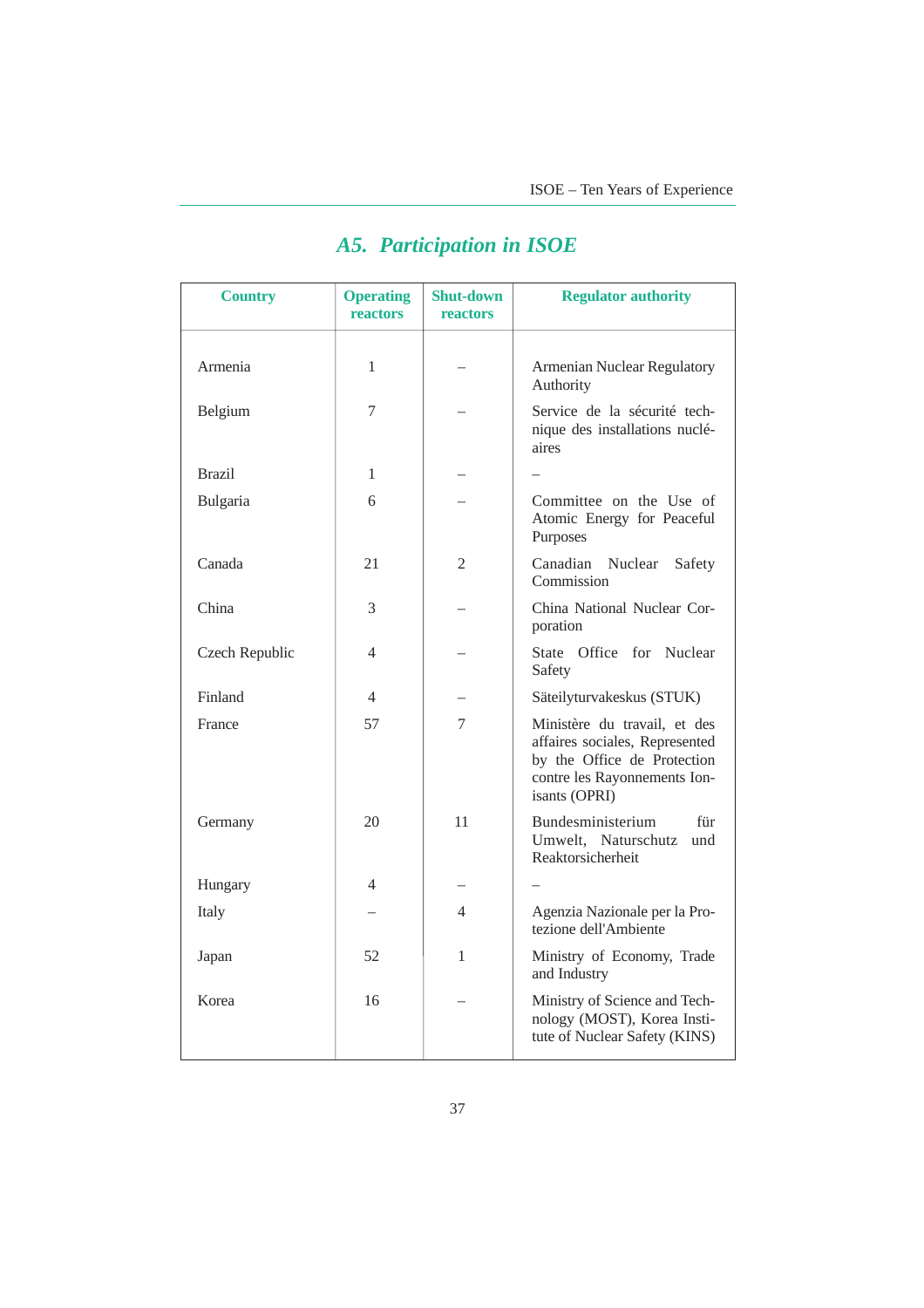| <b>Country</b>                                                                    | <b>Operating</b><br>reactors | <b>Shut-down</b><br>reactors | <b>Regulator authority</b>                                                                                          |  |  |
|-----------------------------------------------------------------------------------|------------------------------|------------------------------|---------------------------------------------------------------------------------------------------------------------|--|--|
| Lithuania                                                                         | $\overline{2}$               |                              | <b>Radiation Protection Centre</b>                                                                                  |  |  |
| Mexico                                                                            | $\overline{2}$               |                              | Commision Nacional de Segu-<br>ridad Nuclear y Salvguardras                                                         |  |  |
| <b>Netherlands</b>                                                                | $\mathbf{1}$                 | $\mathbf{1}$                 | Ministerie van Sociale Zaken en<br>Werkgelegenheld                                                                  |  |  |
| Pakistan                                                                          | $1*$                         |                              | Pakistan Atomic Energy Com-<br>mission                                                                              |  |  |
| Romania                                                                           | $\mathbf{1}$                 |                              | Commission<br>for<br>National<br><b>Nuclear Activities Control</b>                                                  |  |  |
| <b>Russian Federation</b>                                                         | 14                           | 4                            |                                                                                                                     |  |  |
| Slovakia                                                                          | 6                            |                              | State Health Institute of the Slo-<br>vak Republic                                                                  |  |  |
| Slovenia                                                                          | $\mathbf{1}$                 |                              | Slovenian<br>Nuclear<br>Safety<br>Administration (SNSA)                                                             |  |  |
| South Africa                                                                      | 2                            |                              | <b>Council for Nuclear Safety</b>                                                                                   |  |  |
| Spain                                                                             | 9                            | 1                            | Consejo de Seguridad Nuclear                                                                                        |  |  |
| Sweden                                                                            | 11                           | 1                            | Statens strålskyddsinstitut (SSI)                                                                                   |  |  |
| Switzerland                                                                       | 5                            |                              | Office Fédéral de l'Énergie,<br>Division principale de la Sécu-<br>rité des Installations Nucléaires,<br><b>DSN</b> |  |  |
| Ukraine                                                                           | 14                           |                              |                                                                                                                     |  |  |
| <b>United Kingdom</b>                                                             | $1 (+34*)$                   | 6                            | Nuclear Installations Inspec-<br>torate                                                                             |  |  |
| <b>United States</b>                                                              | 43 $(+62*)$                  | 16                           | U.S. Nuclear Regulatory Com-<br>mission                                                                             |  |  |
| *Operating reactors not participating in ISOE, but included in the ISOE database. |                              |                              |                                                                                                                     |  |  |
| 29 countries                                                                      | 405                          | 54                           | <b>Authorities in 25 countries</b>                                                                                  |  |  |